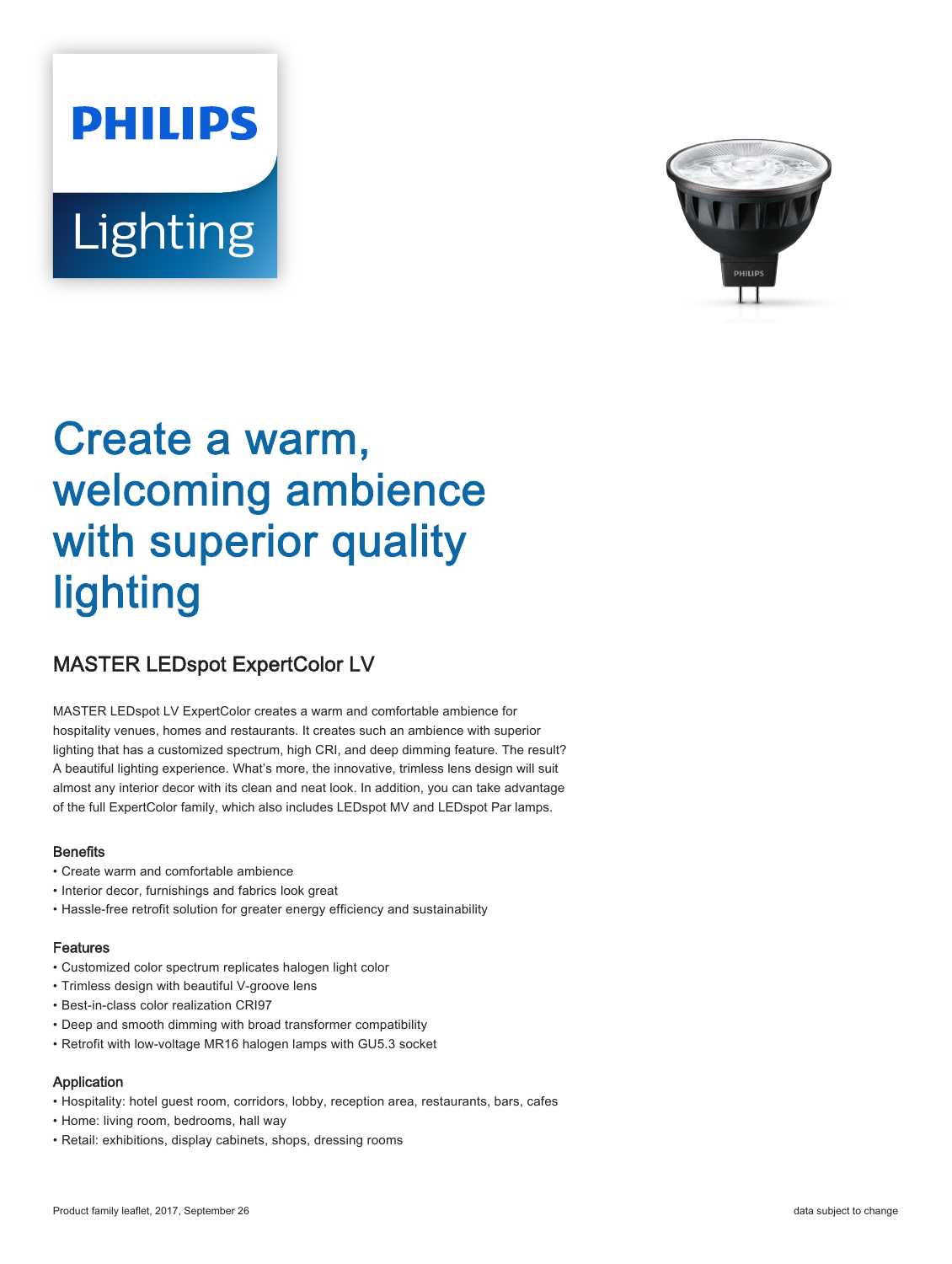#### Versions











GU5.3 MR16 EZ10 2inch/50mm EZ10 2inch/50mm GU5.3 2inch/50mm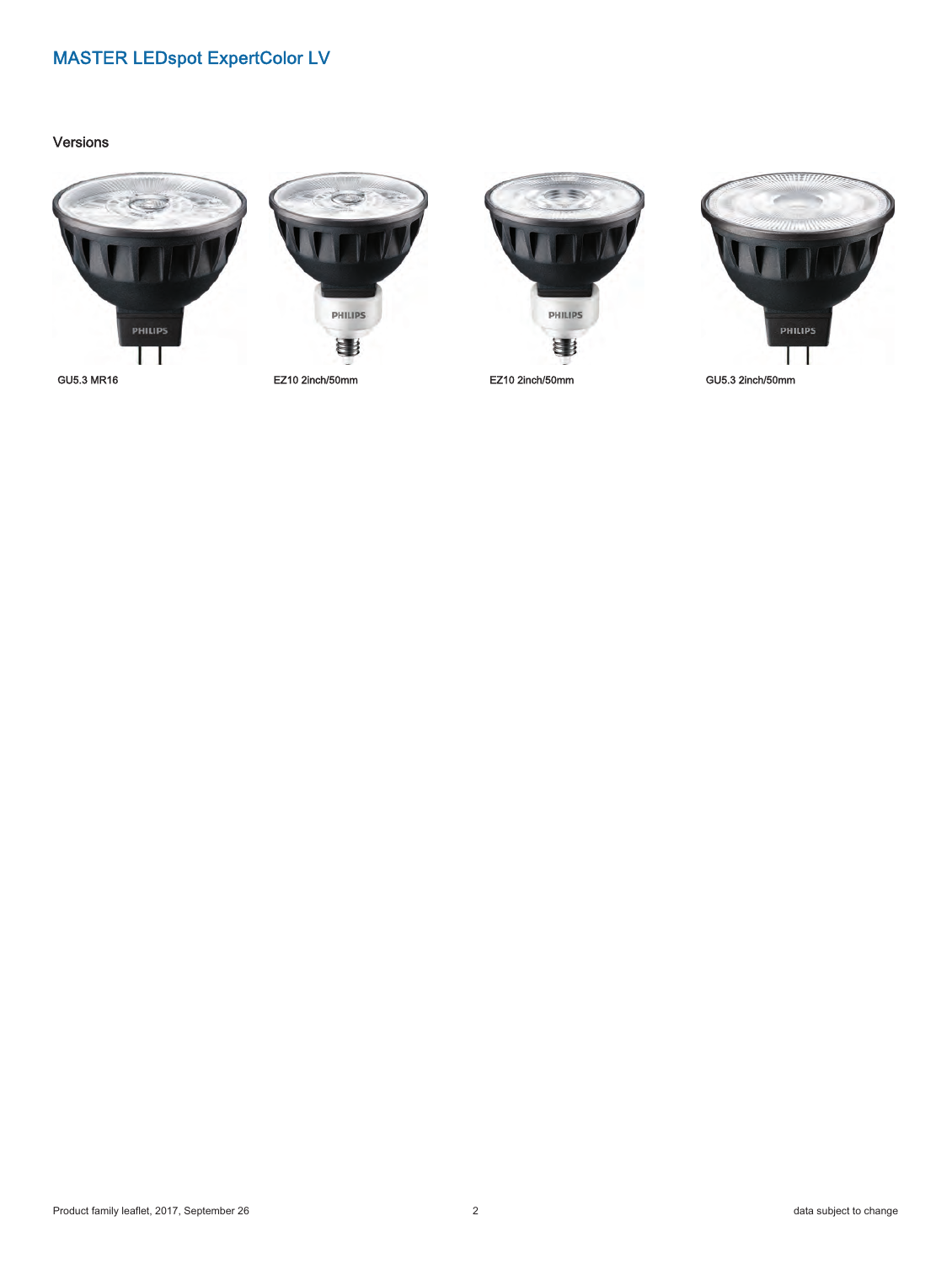#### Dimensional drawing





| <b>Product</b>                              | D         | C     |
|---------------------------------------------|-----------|-------|
| MASTER LED ExpertColor 6.5-35W MR16 927 24D | 51 mm     | 46 mm |
| MASTER LED ExpertColor 6.5-35W MR16 930 60D | $50.5$ mm | 46 mm |
| MASTER LED ExpertColor 6.5-35W MR16 930 24D | 51 mm     | 46 mm |
| MASTER LED ExpertColor 6.5-35W MR16 930 36D | 51 mm     | 46 mm |
| MASTER LED ExpertColor 6.5-35W MR16 940 24D | 51 mm     | 46 mm |
| MASTER LED ExpertColor 6.5-35W MR16 940 36D | 51 mm     | 46 mm |
| MASTER LED ExpertColor 7.5-43W MR16 927 24D | 50.5 mm   | 46 mm |
| MASTER LED ExpertColor 7.5-43W MR16 940 24D | 50.5 mm   | 46 mm |
| MASTER LED ExpertColor 7.5-43W MR16 927 36D | 50.5 mm   | 46 mm |
| MASTER LED ExpertColor 7.5-43W MR16 940 36D | 50.5 mm   | 46 mm |
| MASTER LED ExpertColor 7.5-43W MR16 930 36D | 50.5 mm   | 46 mm |
| MASTER LED ExpertColor 7.5-43W MR16 930 24D | 50.5 mm   | 46 mm |
| MASTER LED MR16 ExpertColor 7.2-50W 940 60D | 50.5 mm   | 46 mm |
| MASTER LED MR16 ExpertColor 7.2-50W 927 60D | 50.5 mm   | 46 mm |
| MASTER LED MR16 ExpertColor 7.2-50W 930 60D | 50.5 mm   | 46 mm |
| MASTER LED ExpertColor 6.5-35W MR16 927 60D | 50.5 mm   | 46 mm |
| MASTER LED ExpertColor 6.5-35W MR16 930 10D | 51 mm     | 46 mm |
| MASTER LED ExpertColor 6.5-35W MR16 940 10D | 51 mm     | 46 mm |
| MASTER LED ExpertColor 6.5-35W MR16 927 10D | 51 mm     | 46 mm |
| MASTER LED ExpertColor 6.5-35W MR16 940 60D | 50.5 mm   | 46 mm |
| MASTER LED ExpertColor 6.5-35W MR16 927 36D | 51 mm     | 46 mm |

| <b>Product</b>                              | D     | c     |
|---------------------------------------------|-------|-------|
| MAS LED MR16 ExpertColor 7.2-50W 927 10D    | 51 mm | 46 mm |
| MASTER LED MR16 ExpertColor 7.2-50W 940 36D | 51 mm | 46 mm |
| MAS LED MR16 ExpertColor 7.2-50W 930 10D    | 51 mm | 46 mm |
| MAS LED MR16 ExpertColor 7.2-50W 930 24D    | 51 mm | 46 mm |
| MAS LED MR16 ExpertColor 7.2-50W 927 10D    | 51 mm | 46 mm |
| MAS LED MR16 ExpertColor 7.2-50W 940 24D    | 51 mm | 46 mm |
| MAS LED MR16 ExpertColor 7.2-50W 940 10D    | 51 mm | 46 mm |
| MAS LED MR16 ExpertColor 7.2-50W 930 10D    | 51 mm | 46 mm |
| MAS LED MR16 ExpertColor 7.2-50W 940 24D    | 51 mm | 46 mm |
| MAS LED MR16 ExpertColor 7.2-50W 940 10D    | 51 mm | 46 mm |
| MASTER LED MR16 ExpertColor 7.2-50W 927 36D | 51 mm | 46 mm |
| MASTER LED MR16 ExpertColor 7.2-50W 927 36D | 51 mm | 46 mm |
| MAS LED MR16 ExpertColor 7.2-50W 930 24D    | 51 mm | 46 mm |
| MAS LED MR16 ExpertColor 7.2-50W 927 24D    | 51 mm | 46 mm |
| MASTER LED MR16 ExpertColor 7.2-50W 940 36D | 51 mm | 46 mm |
| MAS LED MR16 ExpertColor 7.2-50W 930 36D    | 51 mm | 46 mm |
| MAS LED MR16 ExpertColor 7.2-50W 930 36D    | 51 mm | 46 mm |
| MAS LED MR16 ExpertColor 7.2-50W 927 24D    | 51 mm | 46 mm |
| MAS LED MR16 ExpertColor 8-50W 940 36D      | 51 mm | 46 mm |
| MAS LED MR16 ExpertColor 8-50W 927 36D      | 51 mm | 46 mm |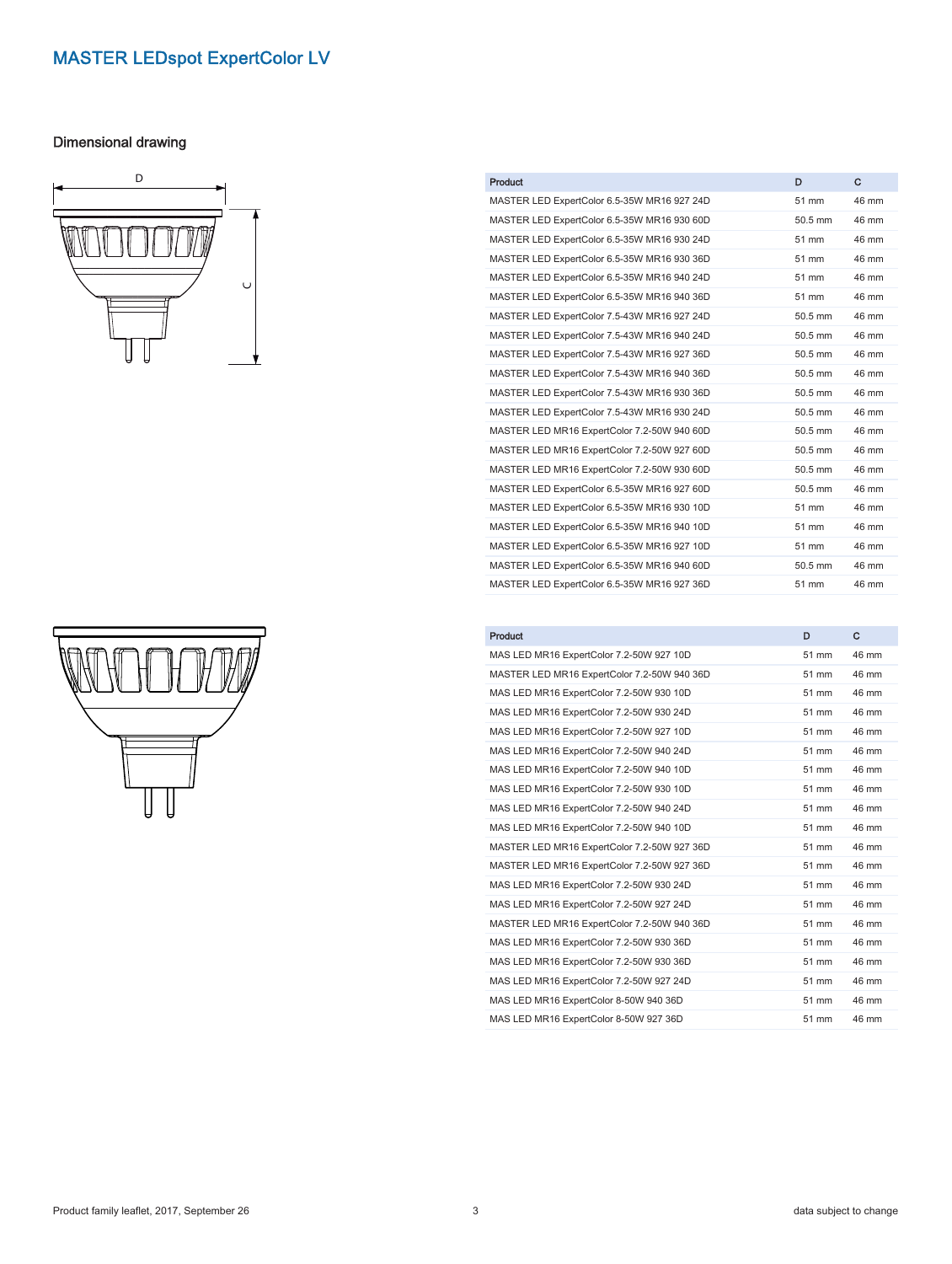#### Dimensional drawing



| <b>Controls and Dimming</b>           |             |
|---------------------------------------|-------------|
| Dimmable                              | Yes         |
|                                       |             |
| <b>Operating and Electrical</b>       |             |
| <b>Starting Time (Nom)</b>            | 0.5s        |
|                                       |             |
| <b>General Information</b>            |             |
| Nominal Lifetime (Nom)                | 40000 h     |
| Rated Lifetime (Hours)                | 40000 h     |
| <b>Switching Cycle</b>                | 50000X      |
|                                       |             |
| <b>Light Technical</b>                |             |
| Limf At End Of Nominal Lifetime (Nom) | 70 %        |
|                                       |             |
| <b>Mechanical and Housing</b>         |             |
| <b>Bulb Shape</b>                     | <b>MR16</b> |

#### Approval and Application

|                   |                                          | <b>Energy</b><br>Consumption | <b>Energy</b><br><b>Efficiency</b> |
|-------------------|------------------------------------------|------------------------------|------------------------------------|
| <b>Order Code</b> | <b>Full Product Name</b>                 | kWh/1000 h                   | Label (EEL)                        |
| 929001241908      | MASTER LED MR16 ExpertColor              |                              |                                    |
|                   | 7.2-50W 927 10D                          |                              |                                    |
|                   | 929001241910 MASTER LED MR16 ExpertColor |                              |                                    |
|                   | 7.2-50W 927 10D                          |                              |                                    |
|                   | 929001242008 MASTER LED MR16 ExpertColor |                              |                                    |
|                   | 7.2-50W 930 10D                          |                              |                                    |
|                   | 929001242010 MASTER LED MR16 ExpertColor |                              |                                    |
|                   | 7.2-50W 930 10D                          |                              |                                    |
|                   | 929001242108 MASTER LED MR16 ExpertColor |                              |                                    |
|                   | 7.2-50W 940 10D                          |                              |                                    |
|                   | 929001242110 MASTER LED MR16 ExpertColor |                              |                                    |
|                   | 7.2-50W 940 10D                          |                              |                                    |
|                   | 929001242208 MASTER LED MR16 ExpertColor |                              |                                    |
|                   | 7.2-50W 927 24D                          |                              |                                    |
|                   | 929001242210 MASTER LED MR16 ExpertColor |                              |                                    |
|                   | 7.2-50W 927 24D                          |                              |                                    |

Energy

Energy

| <b>Product</b>                           | D     | C     |
|------------------------------------------|-------|-------|
| MAS MR16 ExpertColor7.2-50W 940 10D EZ10 | 51 mm | 59 mm |
| MAS MR16 ExpertColor7.2-50W 927 10D EZ10 | 51 mm | 59 mm |
| MAS MR16 ExpertColor7.2-50W 930 10D EZ10 | 51 mm | 59 mm |
| MAS MR16 ExpertColor7.2-50W 940 24D EZ10 | 51 mm | 59 mm |
| MAS MR16 ExpertColor7.2-50W 930 24D EZ10 | 51 mm | 59 mm |
| MAS MR16 ExpertColor7.2-50W 927 24D EZ10 | 51 mm | 59 mm |
| MAS MR16 ExpertColor7.2-50W 940 36D EZ10 | 51 mm | 59 mm |
| MAS MR16 ExpertColor7.2-50W 930 36D EZ10 | 51 mm | 59 mm |
| MAS MR16 ExpertColor7.2-50W 927 36D EZ10 | 51 mm | 59 mm |

| Order Code | <b>Full Product Name</b>                                    | Energy<br>Consumption<br>kWh/1000 h | Energy<br><b>Efficiency</b><br>Label (EEL) |
|------------|-------------------------------------------------------------|-------------------------------------|--------------------------------------------|
|            | 929001242308 MASTER LED MR16 ExpertColor<br>7.2-50W 930 24D |                                     |                                            |
|            | 929001242310 MASTER LED MR16 ExpertColor<br>7.2-50W 930 24D |                                     |                                            |
|            | 929001242408 MASTER LED MR16 ExpertColor<br>7.2-50W 940 24D |                                     |                                            |
|            | 929001242410 MASTER LED MR16 ExpertColor<br>7.2-50W 940 24D |                                     |                                            |
|            | 929001242508 MASTER LED MR16 ExpertColor<br>7.2-50W 927 36D |                                     |                                            |
|            | 929001242510 MASTER LED MR16 ExpertColor<br>7.2-50W 927 36D |                                     |                                            |
|            | 929001242568 MAS LED MR16 ExpertColor 8-50W 927<br>36D      |                                     | Not applicable                             |
|            | 929001242608 MASTER LED MR16 ExpertColor<br>7.2-50W 930 36D |                                     |                                            |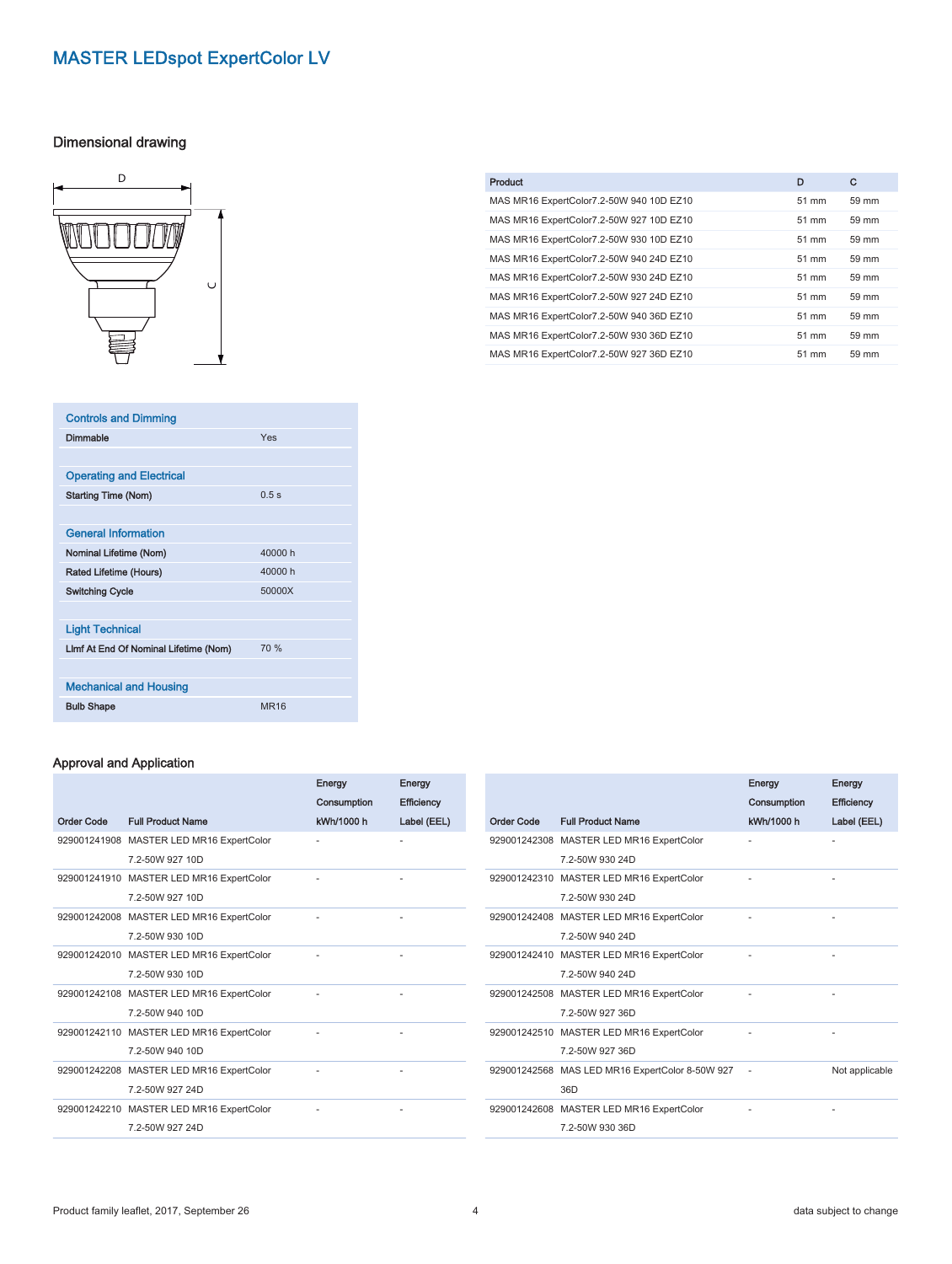|                   |                                                 | Energy      | Energy         |
|-------------------|-------------------------------------------------|-------------|----------------|
|                   |                                                 | Consumption | Efficiency     |
| <b>Order Code</b> | <b>Full Product Name</b>                        | kWh/1000 h  | Label (EEL)    |
|                   | 929001242610 MASTER LED MR16 ExpertColor        |             |                |
|                   | 7.2-50W 930 36D                                 |             |                |
|                   | 929001242708 MASTER LED MR16 ExpertColor        |             |                |
|                   | 7.2-50W 940 36D                                 |             |                |
|                   | 929001242710 MASTER LED MR16 ExpertColor        |             |                |
|                   | 7.2-50W 940 36D                                 |             |                |
|                   | 929001242768 MAS LED MR16 ExpertColor 8-50W 940 |             | Not applicable |
|                   | 36D                                             |             |                |
|                   | 929001341702 MASTER LED ExpertColor 6.5-35W     | 8 kWh       | A              |
|                   | MR16 927 10D                                    |             |                |
|                   | 929001341802 MASTER LED ExpertColor 6.5-35W     | 8 kWh       | A              |
|                   | MR16 930 10D                                    |             |                |
|                   | 929001341902 MASTER LED ExpertColor 6.5-35W     | 8 kWh       | A+             |
|                   | MR16 940 10D                                    |             |                |
|                   | 929001386002 MASTER LED ExpertColor 7.5-43W     | 9 kWh       | A              |
|                   | MR16 927 24D                                    |             |                |
|                   | 929001386102 MASTER LED ExpertColor 7.5-43W     | 9 kWh       | A              |
|                   | MR16 930 24D                                    |             |                |
|                   | 929001386202 MASTER LED ExpertColor 7.5-43W     | 9 kWh       | A              |
|                   | MR16 940 24D                                    |             |                |
|                   | 929001386302 MASTER LED ExpertColor 7.5-43W     | 9 kWh       | A              |
|                   | MR16 927 36D                                    |             |                |
|                   | 929001386402 MASTER LED ExpertColor 7.5-43W     | 9 kWh       | A              |
|                   | MR16 930 36D                                    |             |                |
|                   | 929001386502 MASTER LED ExpertColor 7.5-43W     | 9 kWh       | A              |
|                   | MR16 940 36D                                    |             |                |
|                   | 929001302318 MASTER MR16 ExpertColor7.2-50W 927 |             | Not applicable |
|                   | 10D EZ10                                        |             |                |
|                   | 929001302418 MASTER MR16 ExpertColor7.2-50W 930 |             | Not applicable |
|                   | 10D EZ10                                        |             |                |
|                   | 929001302518 MASTER MR16 ExpertColor7.2-50W 940 |             | Not applicable |
|                   | 10D EZ10                                        |             |                |
|                   | 929001302618 MASTER MR16 ExpertColor7.2-50W 927 |             | Not applicable |
|                   | 24D EZ10                                        |             |                |

|                   |                                                 | Energy      | Energy         |
|-------------------|-------------------------------------------------|-------------|----------------|
|                   |                                                 | Consumption | Efficiency     |
| <b>Order Code</b> | <b>Full Product Name</b>                        | kWh/1000 h  | Label (EEL)    |
|                   | 929001302718 MASTER MR16 ExpertColor7.2-50W 930 |             | Not applicable |
|                   | 24D EZ10                                        |             |                |
|                   | 929001302818 MASTER MR16 ExpertColor7.2-50W 940 |             | Not applicable |
|                   | 24D EZ10                                        |             |                |
|                   | 929001302918 MASTER MR16 ExpertColor7.2-50W 927 |             | Not applicable |
|                   | 36D EZ10                                        |             |                |
|                   | 929001303018 MASTER MR16 ExpertColor7.2-50W 930 |             | Not applicable |
|                   | 36D EZ10                                        |             |                |
|                   | 929001303118 MASTER MR16 ExpertColor7.2-50W 940 | L,          | Not applicable |
|                   | 36D EZ10                                        |             |                |
|                   | 929001341402 MASTER LED ExpertColor 6.5-35W     | 8 kWh       | A              |
|                   | MR16 927 60D                                    |             |                |
|                   | 929001341408 MASTER LED MR16 ExpertColor        |             | Not applicable |
|                   | 7.2-50W 927 60D                                 |             |                |
|                   | 929001341502 MASTER LED ExpertColor 6.5-35W     | 8 kWh       | $A+$           |
|                   | MR16 930 60D                                    |             |                |
|                   | 929001341508 MASTER LED MR16 ExpertColor        |             | Not applicable |
|                   | 7.2-50W 930 60D                                 |             |                |
|                   | 929001341602 MASTER LED ExpertColor 6.5-35W     | 8 kWh       | $A+$           |
|                   | MR16 940 60D                                    |             |                |
|                   | 929001341608 MASTER LED MR16 ExpertColor        |             | Not applicable |
|                   | 7.2-50W 940 60D                                 |             |                |
|                   | 929001342002 MASTER LED ExpertColor 6.5-35W     | 8 kWh       | A              |
|                   | MR16 927 24D                                    |             |                |
|                   | 929001342102 MASTER LED ExpertColor 6.5-35W     | 8 kWh       | $A+$           |
|                   | MR16 930 24D                                    |             |                |
|                   | 929001342202 MASTER LED ExpertColor 6.5-35W     | 8 kWh       | A+             |
|                   | MR16 940 24D                                    |             |                |
|                   | 929001342302 MASTER LED ExpertColor 6.5-35W     | 8 kWh       | A              |
|                   | MR16 927 36D                                    |             |                |
|                   | 929001342402 MASTER LED ExpertColor 6.5-35W     | 8 kWh       | $A+$           |
|                   | MR16 930 36D                                    |             |                |
|                   | 929001342502 MASTER LED ExpertColor 6.5-35W     | 8 kWh       | $A+$           |
|                   | MR16 940 36D                                    |             |                |

#### Operating and Electrical

|                   |                              |                          |         | Power   |
|-------------------|------------------------------|--------------------------|---------|---------|
|                   |                              |                          | Wattage | (Rated) |
| <b>Order Code</b> | <b>Full Product Name</b>     | Voltage (Nom) Equivalent |         | (Nom)   |
|                   | 929001241908 MASTER LED MR16 | 12 V                     | 50 W    | 7.2 W   |
|                   | ExpertColor 7.2-50W 927 10D  |                          |         |         |
|                   | 929001241910 MASTER LED MR16 | 12 V                     | 50 W    | 7.2 W   |
|                   | ExpertColor 7.2-50W 927 10D  |                          |         |         |
| 929001242008      | MASTER LED MR16              | 12 V                     | 50 W    | 7.2 W   |
|                   | ExpertColor 7.2-50W 930 10D  |                          |         |         |
|                   | 929001242010 MASTER LED MR16 | 12V                      | 50 W    | 7.2 W   |
|                   | ExpertColor 7.2-50W 930 10D  |                          |         |         |
|                   | 929001242108 MASTER LED MR16 | 12 V                     | 50 W    | 7.2 W   |
|                   | ExpertColor 7.2-50W 940 10D  |                          |         |         |

|                   |                              |               |            | Power   |
|-------------------|------------------------------|---------------|------------|---------|
|                   |                              |               | Wattage    | (Rated) |
| <b>Order Code</b> | <b>Full Product Name</b>     | Voltage (Nom) | Equivalent | (Nom)   |
|                   | 929001242110 MASTER LED MR16 | 12 V          | 50 W       | 7.2 W   |
|                   | ExpertColor 7.2-50W 940 10D  |               |            |         |
|                   | 929001242208 MASTER LED MR16 | 12 V          | 50 W       | 7.2 W   |
|                   | ExpertColor 7.2-50W 927 24D  |               |            |         |
|                   | 929001242210 MASTER LED MR16 | 12V           | 50 W       | 7.2 W   |
|                   | ExpertColor 7.2-50W 927 24D  |               |            |         |
| 929001242308      | MASTER LED MR16              | 12 V          | 50 W       | 7.2 W   |
|                   | ExpertColor 7.2-50W 930 24D  |               |            |         |
|                   | 929001242310 MASTER LED MR16 | 12 V          | 50 W       | 7.2 W   |
|                   | ExpertColor 7.2-50W 930 24D  |               |            |         |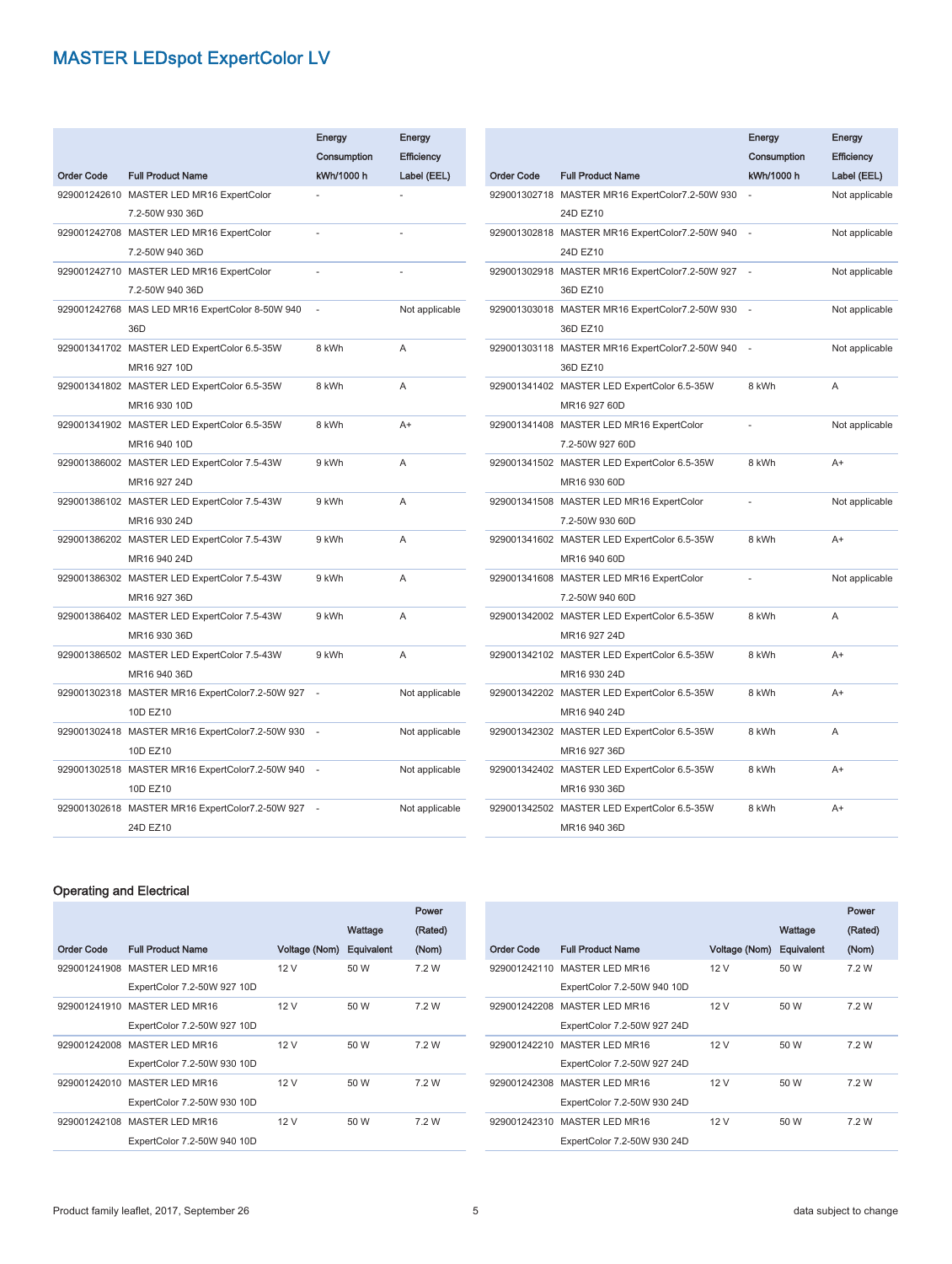|                   |                                       |               |            | Power   |
|-------------------|---------------------------------------|---------------|------------|---------|
|                   |                                       |               | Wattage    | (Rated) |
| <b>Order Code</b> | <b>Full Product Name</b>              | Voltage (Nom) | Equivalent | (Nom)   |
|                   | 929001242408 MASTER LED MR16          | 12 V          | 50 W       | 7.2 W   |
|                   | ExpertColor 7.2-50W 940 24D           |               |            |         |
|                   | 929001242410 MASTER LED MR16          | 12 V          | 50 W       | 7.2 W   |
|                   | ExpertColor 7.2-50W 940 24D           |               |            |         |
|                   | 929001242508 MASTER LED MR16          | 12 V          | 50 W       | 7.2 W   |
|                   | ExpertColor 7.2-50W 927 36D           |               |            |         |
|                   | 929001242510 MASTER LED MR16          | 12 V          | 50 W       | 7.2 W   |
|                   | ExpertColor 7.2-50W 927 36D           |               |            |         |
|                   | 929001242568 MAS LED MR16 ExpertColor | 12 V          | 50 W       | 8 W     |
|                   | 8-50W 927 36D                         |               |            |         |
|                   | 929001242608 MASTER LED MR16          | 12 V          | 50 W       | 7.2 W   |
|                   | ExpertColor 7.2-50W 930 36D           |               |            |         |
|                   | 929001242610 MASTER LED MR16          | 12 V          | 50 W       | 7.2 W   |
|                   | ExpertColor 7.2-50W 930 36D           |               |            |         |
|                   | 929001242708 MASTER LED MR16          | 12 V          | 50 W       | 7.2 W   |
|                   | ExpertColor 7.2-50W 940 36D           |               |            |         |
|                   | 929001242710 MASTER LED MR16          | 12 V          | 50 W       | 7.2 W   |
|                   | ExpertColor 7.2-50W 940 36D           |               |            |         |
|                   | 929001242768 MAS LED MR16 ExpertColor | 12 V          | 50 W       | 8 W     |
|                   | 8-50W 940 36D                         |               |            |         |
|                   | 929001341702 MASTER LED               | ac electronic | 35 W       | 6.5 W   |
|                   | ExpertColor 6.5-35W MR16 927          | 12 V          |            |         |
|                   | 10D                                   |               |            |         |
|                   | 929001341802 MASTER LED               | ac electronic | 35 W       | 6.5 W   |
|                   | ExpertColor 6.5-35W MR16 930          | 12 V          |            |         |
|                   | 10D<br>929001341902 MASTER LED        | ac electronic | 35 W       | 6.5 W   |
|                   | ExpertColor 6.5-35W MR16 940          | 12 V          |            |         |
|                   | 10D                                   |               |            |         |
|                   | 929001386002 MASTER LED               | ac electronic | 43 W       | 7.5 W   |
|                   | ExpertColor 7.5-43W MR16 927          | 12 V          |            |         |
|                   | 24 <sub>D</sub>                       |               |            |         |
|                   | 929001386102 MASTER LED ExpertColor   | ac electronic | 43 W       | 7.5 W   |
|                   | 7.5-43W MR16 930 24D                  | 12 V          |            |         |
|                   | 929001386202 MASTER LED ExpertColor   | ac electronic | 43 W       | 7.5 W   |
|                   | 7.5-43W MR16 940 24D                  | 12 V          |            |         |
|                   | 929001386302 MASTER LED ExpertColor   | ac electronic | 43 W       | 7.5 W   |
|                   | 7.5-43W MR16 927 36D                  | 12 V          |            |         |
|                   | 929001386402 MASTER LED ExpertColor   | ac electronic | 43 W       | 7.5 W   |
|                   | 7.5-43W MR16 930 36D                  | 12 V          |            |         |
|                   | 929001386502 MASTER LED ExpertColor   | ac electronic | 43 W       | 7.5 W   |
|                   | 7.5-43W MR16 940 36D                  | 12 V          |            |         |
|                   | 929001302318 MASTER MR16              | 12 V          | 50 W       | 7.2 W   |
|                   | ExpertColor7.2-50W 927 10D            |               |            |         |
|                   | EZ10                                  |               |            |         |
|                   | 929001302418 MASTER MR16              | 12 V          | 50 W       | 7.2 W   |
|                   | ExpertColor7.2-50W 930 10D            |               |            |         |
|                   | EZ10                                  |               |            |         |
|                   | 929001302518 MASTER MR16              | 12 V          | 50 W       | 7.2 W   |
|                   | ExpertColor7.2-50W 940 10D            |               |            |         |
|                   | EZ10                                  |               |            |         |

|                         |                                                 |                          | Wattage | Power<br>(Rated) |
|-------------------------|-------------------------------------------------|--------------------------|---------|------------------|
| <b>Order Code</b>       | <b>Full Product Name</b>                        | Voltage (Nom) Equivalent |         | (Nom)            |
|                         | 929001302618 MASTER MR16                        | 12 V                     | 50 W    | 7.2 W            |
|                         | ExpertColor7.2-50W 927 24D                      |                          |         |                  |
|                         | EZ10                                            |                          |         |                  |
|                         | 929001302718 MASTER MR16                        | 12 V                     | 50 W    | 7.2 W            |
|                         | ExpertColor7.2-50W 930 24D                      |                          |         |                  |
|                         | EZ10                                            |                          |         |                  |
|                         | 929001302818 MASTER MR16                        | 12 V                     | 50 W    | 7.2 W            |
|                         | ExpertColor7.2-50W 940 24D                      |                          |         |                  |
|                         | EZ10                                            |                          |         |                  |
|                         | 929001302918 MASTER MR16                        | 12 V                     | 50 W    | 7.2 W            |
|                         | ExpertColor7.2-50W 927 36D<br>EZ10              |                          |         |                  |
|                         | 929001303018 MASTER MR16                        | 12 V                     | 50 W    | 7.2 W            |
|                         | ExpertColor7.2-50W 930 36D                      |                          |         |                  |
|                         | EZ10                                            |                          |         |                  |
|                         | 929001303118 MASTER MR16                        | 12 V                     | 50 W    | 7.2 W            |
|                         | ExpertColor7.2-50W 940 36D                      |                          |         |                  |
|                         | EZ10                                            |                          |         |                  |
|                         | 929001341402 MASTER LED                         | ac electronic            | 35 W    | 6.5 W            |
|                         | ExpertColor 6.5-35W MR16 927                    | 12 V                     |         |                  |
|                         | 60 <sub>D</sub>                                 |                          |         |                  |
|                         | 929001341408 MASTER LED MR16                    | 12 V                     | 50 W    | 7.2 W            |
|                         | ExpertColor 7.2-50W 927 60D                     |                          |         |                  |
|                         | 929001341502 MASTER LED                         | ac electronic            | 35 W    | 6.5 W            |
|                         | ExpertColor 6.5-35W MR16 930                    | 12 V                     |         |                  |
|                         | 60 <sub>D</sub>                                 |                          |         |                  |
|                         | 929001341508 MASTER LED MR16                    | 12 V                     | 50 W    | 7.2 W            |
|                         | ExpertColor 7.2-50W 930 60D                     |                          |         |                  |
|                         | 929001341602 MASTER LED                         | ac electronic            | 35 W    | 6.5 W            |
|                         | ExpertColor 6.5-35W MR16 940                    | 12 V                     |         |                  |
|                         | 60 <sub>D</sub><br>929001341608 MASTER LED MR16 |                          | 50 W    | 7.2 W            |
|                         | ExpertColor 7.2-50W 940 60D                     | 12 V                     |         |                  |
| 929001342002 MASTER LED |                                                 | ac electronic            | 35 W    | 6.5 W            |
|                         | ExpertColor 6.5-35W MR16 927 12 V               |                          |         |                  |
|                         | 24D                                             |                          |         |                  |
|                         | 929001342102 MASTER LED                         | ac electronic            | 35 W    | 6.5 W            |
|                         | ExpertColor 6.5-35W MR16 930                    | 12 V                     |         |                  |
|                         | 24D                                             |                          |         |                  |
|                         | 929001342202 MASTER LED                         | ac electronic            | 35 W    | 6.5 W            |
|                         | ExpertColor 6.5-35W MR16 940                    | 12 V                     |         |                  |
|                         | 24D                                             |                          |         |                  |
|                         | 929001342302 MASTER LED                         | ac electronic            | 35 W    | 6.5 W            |
|                         | ExpertColor 6.5-35W MR16 927                    | 12 V                     |         |                  |
|                         | 36D                                             |                          |         |                  |
|                         | 929001342402 MASTER LED                         | ac electronic            | 35 W    | 6.5 W            |
|                         | ExpertColor 6.5-35W MR16 930                    | 12 V                     |         |                  |
|                         | 36D                                             |                          |         |                  |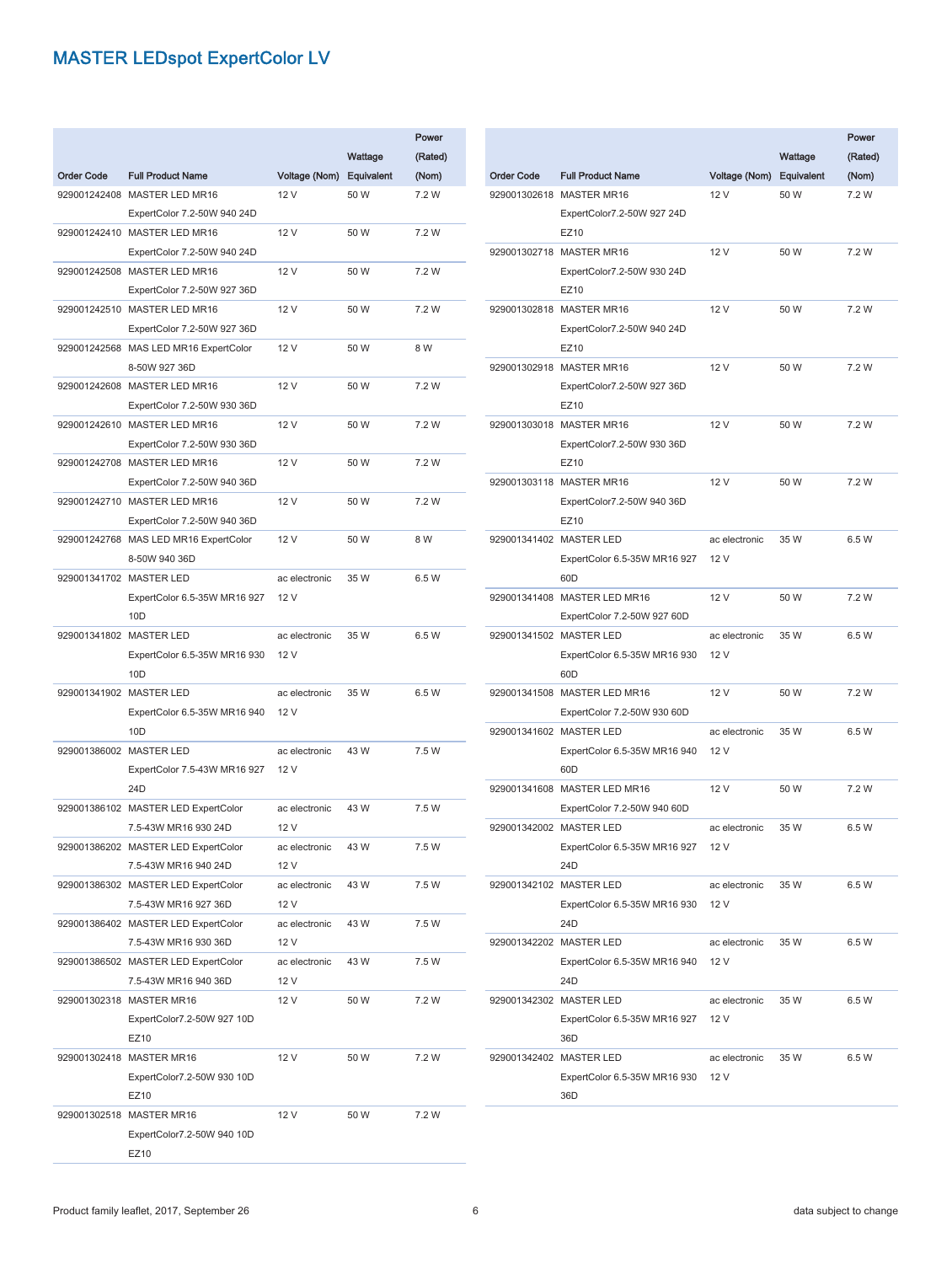|                         |                              |                          |         | Power   |
|-------------------------|------------------------------|--------------------------|---------|---------|
|                         |                              |                          | Wattage | (Rated) |
| <b>Order Code</b>       | <b>Full Product Name</b>     | Voltage (Nom) Equivalent |         | (Nom)   |
| 929001342502 MASTER LED |                              | ac electronic            | 35 W    | 6.5 W   |
|                         | ExpertColor 6.5-35W MR16 940 | 12V                      |         |         |
|                         | 36 <sub>D</sub>              |                          |         |         |

#### General Information

| <b>Order Code</b> | <b>Full Product Name</b>                    | Cap-Base | <b>Order Code</b> | <b>Full Product Name</b>                    | Cap-Base |
|-------------------|---------------------------------------------|----------|-------------------|---------------------------------------------|----------|
| 929001241908      | MASTER LED MR16 ExpertColor 7.2-50W 927 10D | GU5.3    | 929001386202      | MASTER LED ExpertColor 7.5-43W MR16 940 24D | GU5.3    |
| 929001241910      | MASTER LED MR16 ExpertColor 7.2-50W 927 10D | GU5.3    | 929001386302      | MASTER LED ExpertColor 7.5-43W MR16 927 36D | GU5.3    |
| 929001242008      | MASTER LED MR16 ExpertColor 7.2-50W 930 10D | GU5.3    | 929001386402      | MASTER LED ExpertColor 7.5-43W MR16 930 36D | GU5.3    |
| 929001242010      | MASTER LED MR16 ExpertColor 7.2-50W 930 10D | GU5.3    | 929001386502      | MASTER LED ExpertColor 7.5-43W MR16 940 36D | GU5.3    |
| 929001242108      | MASTER LED MR16 ExpertColor 7.2-50W 940 10D | GU5.3    | 929001302318      | MASTER MR16 ExpertColor7.2-50W 927 10D EZ10 | EZ10     |
| 929001242110      | MASTER LED MR16 ExpertColor 7.2-50W 940 10D | GU5.3    | 929001302418      | MASTER MR16 ExpertColor7.2-50W 930 10D EZ10 | EZ10     |
| 929001242208      | MASTER LED MR16 ExpertColor 7.2-50W 927 24D | GU5.3    | 929001302518      | MASTER MR16 ExpertColor7.2-50W 940 10D EZ10 | EZ10     |
| 929001242210      | MASTER LED MR16 ExpertColor 7.2-50W 927 24D | GU5.3    | 929001302618      | MASTER MR16 ExpertColor7.2-50W 927 24D EZ10 | EZ10     |
| 929001242308      | MASTER LED MR16 ExpertColor 7.2-50W 930 24D | GU5.3    | 929001302718      | MASTER MR16 ExpertColor7.2-50W 930 24D EZ10 | EZ10     |
| 929001242310      | MASTER LED MR16 ExpertColor 7.2-50W 930 24D | GU5.3    | 929001302818      | MASTER MR16 ExpertColor7.2-50W 940 24D EZ10 | EZ10     |
| 929001242408      | MASTER LED MR16 ExpertColor 7.2-50W 940 24D | GU5.3    | 929001302918      | MASTER MR16 ExpertColor7.2-50W 927 36D EZ10 | EZ10     |
| 929001242410      | MASTER LED MR16 ExpertColor 7.2-50W 940 24D | GU5.3    | 929001303018      | MASTER MR16 ExpertColor7.2-50W 930 36D EZ10 | EZ10     |
| 929001242508      | MASTER LED MR16 ExpertColor 7.2-50W 927 36D | GU5.3    | 929001303118      | MASTER MR16 ExpertColor7.2-50W 940 36D EZ10 | EZ10     |
| 929001242510      | MASTER LED MR16 ExpertColor 7.2-50W 927 36D | GU5.3    | 929001341402      | MASTER LED ExpertColor 6.5-35W MR16 927 60D | GU5.3    |
| 929001242568      | MAS LED MR16 ExpertColor 8-50W 927 36D      | GU5.3    | 929001341408      | MASTER LED MR16 ExpertColor 7.2-50W 927 60D | GU5.3    |
| 929001242608      | MASTER LED MR16 ExpertColor 7.2-50W 930 36D | GU5.3    | 929001341502      | MASTER LED ExpertColor 6.5-35W MR16 930 60D | GU5.3    |
| 929001242610      | MASTER LED MR16 ExpertColor 7.2-50W 930 36D | GU5.3    | 929001341508      | MASTER LED MR16 ExpertColor 7.2-50W 930 60D | GU5.3    |
| 929001242708      | MASTER LED MR16 ExpertColor 7.2-50W 940 36D | GU5.3    | 929001341602      | MASTER LED ExpertColor 6.5-35W MR16 940 60D | GU5.3    |
| 929001242710      | MASTER LED MR16 ExpertColor 7.2-50W 940 36D | GU5.3    | 929001341608      | MASTER LED MR16 ExpertColor 7.2-50W 940 60D | GU5.3    |
| 929001242768      | MAS LED MR16 ExpertColor 8-50W 940 36D      | GU5.3    | 929001342002      | MASTER LED ExpertColor 6.5-35W MR16 927 24D | GU5.3    |
| 929001341702      | MASTER LED ExpertColor 6.5-35W MR16 927 10D | GU5.3    | 929001342102      | MASTER LED ExpertColor 6.5-35W MR16 930 24D | GU5.3    |
| 929001341802      | MASTER LED ExpertColor 6.5-35W MR16 930 10D | GU5.3    | 929001342202      | MASTER LED ExpertColor 6.5-35W MR16 940 24D | GU5.3    |
| 929001341902      | MASTER LED ExpertColor 6.5-35W MR16 940 10D | GU5.3    | 929001342302      | MASTER LED ExpertColor 6.5-35W MR16 927 36D | GU5.3    |
| 929001386002      | MASTER LED ExpertColor 7.5-43W MR16 927 24D | GU5.3    | 929001342402      | MASTER LED ExpertColor 6.5-35W MR16 930 36D | GU5.3    |
| 929001386102      | MASTER LED ExpertColor 7.5-43W MR16 930 24D | GU5.3    | 929001342502      | MASTER LED ExpertColor 6.5-35W MR16 940 36D | GU5.3    |
|                   |                                             |          |                   |                                             |          |

#### Light Technical (1/2)

|                   |                                                      |                   |       |                         | Color       |                      |                      |                           |
|-------------------|------------------------------------------------------|-------------------|-------|-------------------------|-------------|----------------------|----------------------|---------------------------|
|                   |                                                      | <b>Beam Angle</b> | Color | <b>Correlated Color</b> | Rendering   | <b>Luminous Flux</b> | <b>Luminous Flux</b> | <b>Luminous Intensity</b> |
| <b>Order Code</b> | <b>Full Product Name</b>                             | (Nom)             | Code  | Temperature (Nom)       | Index (Nom) | (Nom)                | (Rated) (Nom)        | (Nom)                     |
|                   | 929001241908 MASTER LED MR16 ExpertColor 7.2-50W 927 | 10 <sup>°</sup>   | 927   | 2700 K                  | 97          | 450 lm               | 450 lm               | 4500 cd                   |
|                   | 10D                                                  |                   |       |                         |             |                      |                      |                           |
|                   | 929001241910 MASTER LED MR16 ExpertColor 7.2-50W 927 | $10^{\circ}$      | 927   | 2700 K                  | 97          | 450 lm               | 450 lm               | 4500 cd                   |
|                   | 10D                                                  |                   |       |                         |             |                      |                      |                           |
|                   | 929001242008 MASTER LED MR16 ExpertColor 7.2-50W 930 | $10^{\circ}$      | 930   | 3000 K                  | 97          | 480 lm               | 480 lm               | 5000 cd                   |
|                   | 10D                                                  |                   |       |                         |             |                      |                      |                           |
|                   | 929001242010 MASTER LED MR16 ExpertColor 7.2-50W 930 | $10^{\circ}$      | 930   | 3000 K                  | 97          | 480 lm               | 480 lm               | 5000 cd                   |
|                   | 10D                                                  |                   |       |                         |             |                      |                      |                           |
|                   | 929001242108 MASTER LED MR16 ExpertColor 7.2-50W 940 | $10^{\circ}$      | 940   | 4000 K                  | 97          | 480 lm               | 480 lm               | 5000 cd                   |
|                   | 10D                                                  |                   |       |                         |             |                      |                      |                           |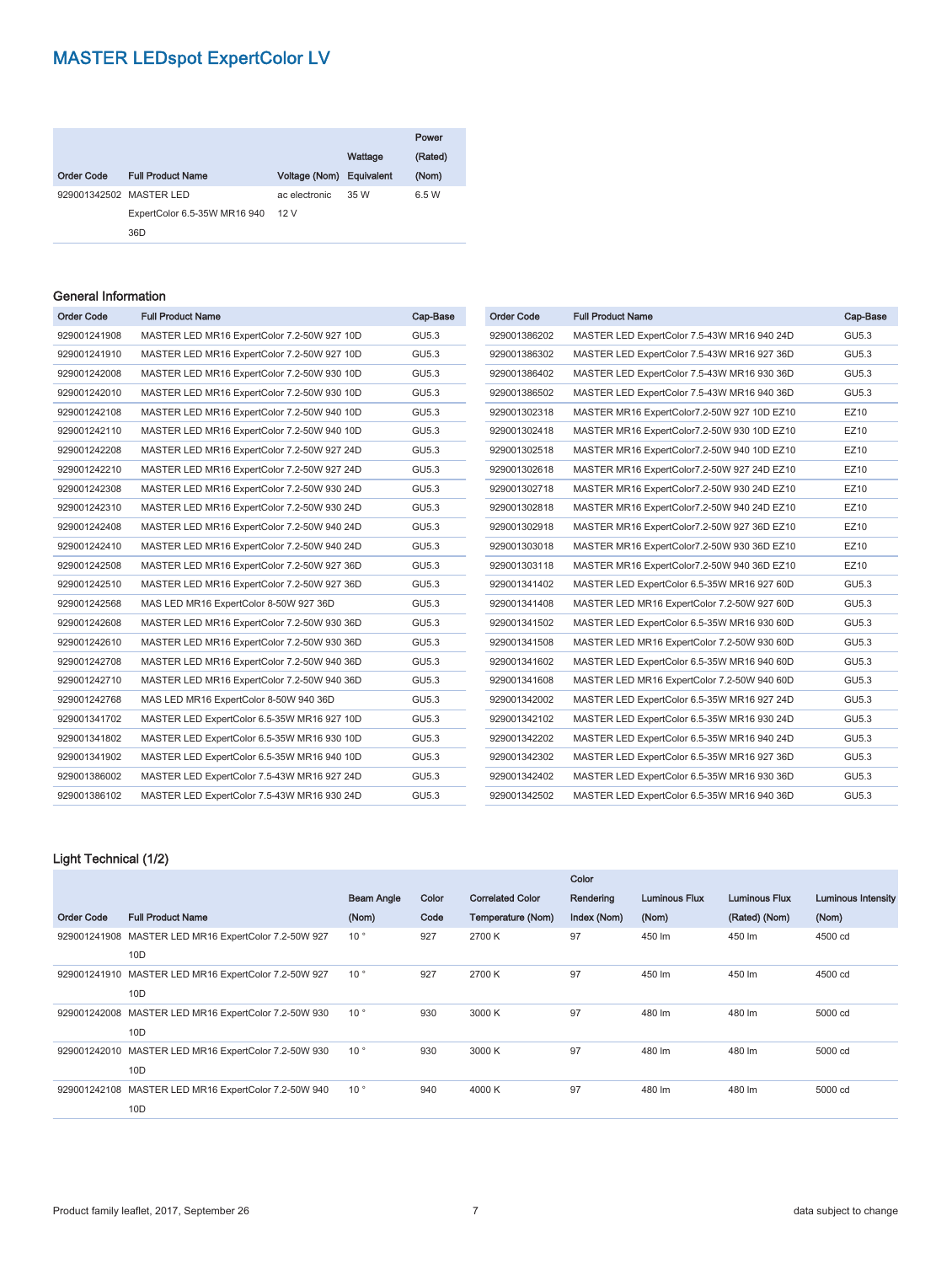|                   |                                                                         |                   |       |                         | Color       |                      |                      |                           |  |  |  |
|-------------------|-------------------------------------------------------------------------|-------------------|-------|-------------------------|-------------|----------------------|----------------------|---------------------------|--|--|--|
|                   |                                                                         | <b>Beam Angle</b> | Color | <b>Correlated Color</b> | Rendering   | <b>Luminous Flux</b> | <b>Luminous Flux</b> | <b>Luminous Intensity</b> |  |  |  |
| <b>Order Code</b> | <b>Full Product Name</b>                                                | (Nom)             | Code  | Temperature (Nom)       | Index (Nom) | (Nom)                | (Rated) (Nom)        | (Nom)                     |  |  |  |
|                   | 929001242110 MASTER LED MR16 ExpertColor 7.2-50W 940<br>10D             | 10 <sup>°</sup>   | 940   | 4000 K                  | 97          | 480 lm               | 480 lm               | 5000 cd                   |  |  |  |
|                   | 929001242208 MASTER LED MR16 ExpertColor 7.2-50W 927<br>24 <sub>D</sub> | 24°               | 927   | 2700 K                  | 97          | 450 lm               | 450 lm               | 2200 cd                   |  |  |  |
|                   | 929001242210 MASTER LED MR16 ExpertColor 7.2-50W 927<br>24 <sub>D</sub> | 24°               | 927   | 2700 K                  | 97          | 450 lm               | 450 lm               | 2200 cd                   |  |  |  |
|                   | 929001242308 MASTER LED MR16 ExpertColor 7.2-50W 930                    | 24°               | 930   | 3000 K                  | 97          | 480 lm               | 480 lm               | 2400 cd                   |  |  |  |
|                   | 24 <sub>D</sub><br>929001242310 MASTER LED MR16 ExpertColor 7.2-50W 930 | 24°               | 930   | 3000 K                  | 97          | 480 lm               | 480 lm               | 2400 cd                   |  |  |  |
|                   | 24 <sub>D</sub>                                                         |                   |       |                         |             |                      |                      |                           |  |  |  |
|                   | 929001242408 MASTER LED MR16 ExpertColor 7.2-50W 940<br>24 <sub>D</sub> | $24^{\circ}$      | 940   | 4000 K                  | 97          | 480 lm               | 480 lm               | 2400 cd                   |  |  |  |
|                   | 929001242410 MASTER LED MR16 ExpertColor 7.2-50W 940<br>24 <sub>D</sub> | $24^{\circ}$      | 940   | 4000 K                  | 97          | 480 lm               | 480 lm               | 2400 cd                   |  |  |  |
|                   | 929001242508 MASTER LED MR16 ExpertColor 7.2-50W 927<br>36D             | 36°               | 927   | 2700 K                  | 97          | 450 lm               | 450 lm               | 1350 cd                   |  |  |  |
|                   | 929001242510 MASTER LED MR16 ExpertColor 7.2-50W 927                    | 36°               | 927   | 2700 K                  | 97          | 450 lm               | 450 lm               | 1350 cd                   |  |  |  |
|                   | 36D<br>929001242568 MAS LED MR16 ExpertColor 8-50W 927 36D              | 36°               | 927   | 2700 K                  | 97          | 450 lm               | 450 lm               | 1350 cd                   |  |  |  |
|                   | 929001242608 MASTER LED MR16 ExpertColor 7.2-50W 930                    | 36°               | 930   | 3000 K                  | 97          | 480 lm               | 480 lm               | 1450 cd                   |  |  |  |
|                   | 36D                                                                     |                   |       |                         |             |                      |                      |                           |  |  |  |
|                   | 929001242610 MASTER LED MR16 ExpertColor 7.2-50W 930<br>36D             | 36°               | 930   | 3000 K                  | 97          | 480 lm               | 480 lm               | 1450 cd                   |  |  |  |
|                   | 929001242708 MASTER LED MR16 ExpertColor 7.2-50W 940<br>36D             | 36°               | 940   | 4000 K                  | 97          | 480 lm               | 480 lm               | 1450 cd                   |  |  |  |
|                   | 929001242710 MASTER LED MR16 ExpertColor 7.2-50W 940<br>36D             | 36°               | 940   | 4000 K                  | 97          | 480 lm               | 480 lm               | 1450 cd                   |  |  |  |
|                   | 929001242768 MAS LED MR16 ExpertColor 8-50W 940 36D                     | 36°               | 940   | 4000 K                  | 97          | 480 lm               | 480 lm               | 1450 cd                   |  |  |  |
|                   | 929001341702 MASTER LED ExpertColor 6.5-35W MR16 927<br>10 <sub>D</sub> | $10^{\circ}$      | 927   | 2700 K                  | 97          | 410 lm               | 410 lm               | 4600 cd                   |  |  |  |
|                   | 929001341802 MASTER LED ExpertColor 6.5-35W MR16 930<br>10 <sub>D</sub> | 10 <sup>°</sup>   | 930   | 3000 K                  | 97          | 430 lm               | 430 lm               | 5000 cd                   |  |  |  |
|                   | 929001341902 MASTER LED ExpertColor 6.5-35W MR16 940<br>10 <sub>D</sub> | 10 <sup>°</sup>   | 940   | 4000 K                  | 97          | 440 lm               | 440 lm               | 5000 cd                   |  |  |  |
|                   | 929001386002 MASTER LED ExpertColor 7.5-43W MR16 927                    | $24$ $^{\circ}$   | 927   | 2700 K                  | 92          | 485 lm               | 485 lm               | 2400 cd                   |  |  |  |
|                   | 24 <sub>D</sub><br>929001386102 MASTER LED ExpertColor 7.5-43W MR16 930 | 24 $^{\circ}$     | 930   | 3000 K                  | 92          | 500 lm               | 500 lm               | 2600 cd                   |  |  |  |
|                   | 24 <sub>D</sub>                                                         |                   |       |                         |             |                      |                      |                           |  |  |  |
|                   | 929001386202 MASTER LED ExpertColor 7.5-43W MR16 940<br>24D             | 24 $^{\circ}$     | 940   | 4000 K                  | 92          | 520 lm               | 520 lm               | 2800 cd                   |  |  |  |
|                   | 929001386302 MASTER LED ExpertColor 7.5-43W MR16 927<br>36D             | 36°               | 927   | 2700 K                  | 92          | 485 lm               | 485 lm               | 1400 cd                   |  |  |  |
|                   | 929001386402 MASTER LED ExpertColor 7.5-43W MR16 930<br>36D             | 36°               | 930   | 3000 K                  | 92          | 500 lm               | 500 lm               | 1550 cd                   |  |  |  |
|                   | 929001386502 MASTER LED ExpertColor 7.5-43W MR16 940                    | 36°               | 940   | 4000 K                  | 92          | 520 lm               | 520 lm               | 1650 cd                   |  |  |  |
|                   | 36D<br>929001302318 MASTER MR16 ExpertColor7.2-50W 927 10D              | $10^{\circ}$      | 927   | 2700 K                  | 97          | 450 lm               | 450 lm               | 4500 cd                   |  |  |  |
|                   | EZ10                                                                    |                   |       |                         |             |                      |                      |                           |  |  |  |
|                   | 929001302418 MASTER MR16 ExpertColor7.2-50W 930 10D<br>EZ10             | $10^{\circ}$      | 930   | 3000 K                  | 97          | 480 lm               | 480 lm               | 5000 cd                   |  |  |  |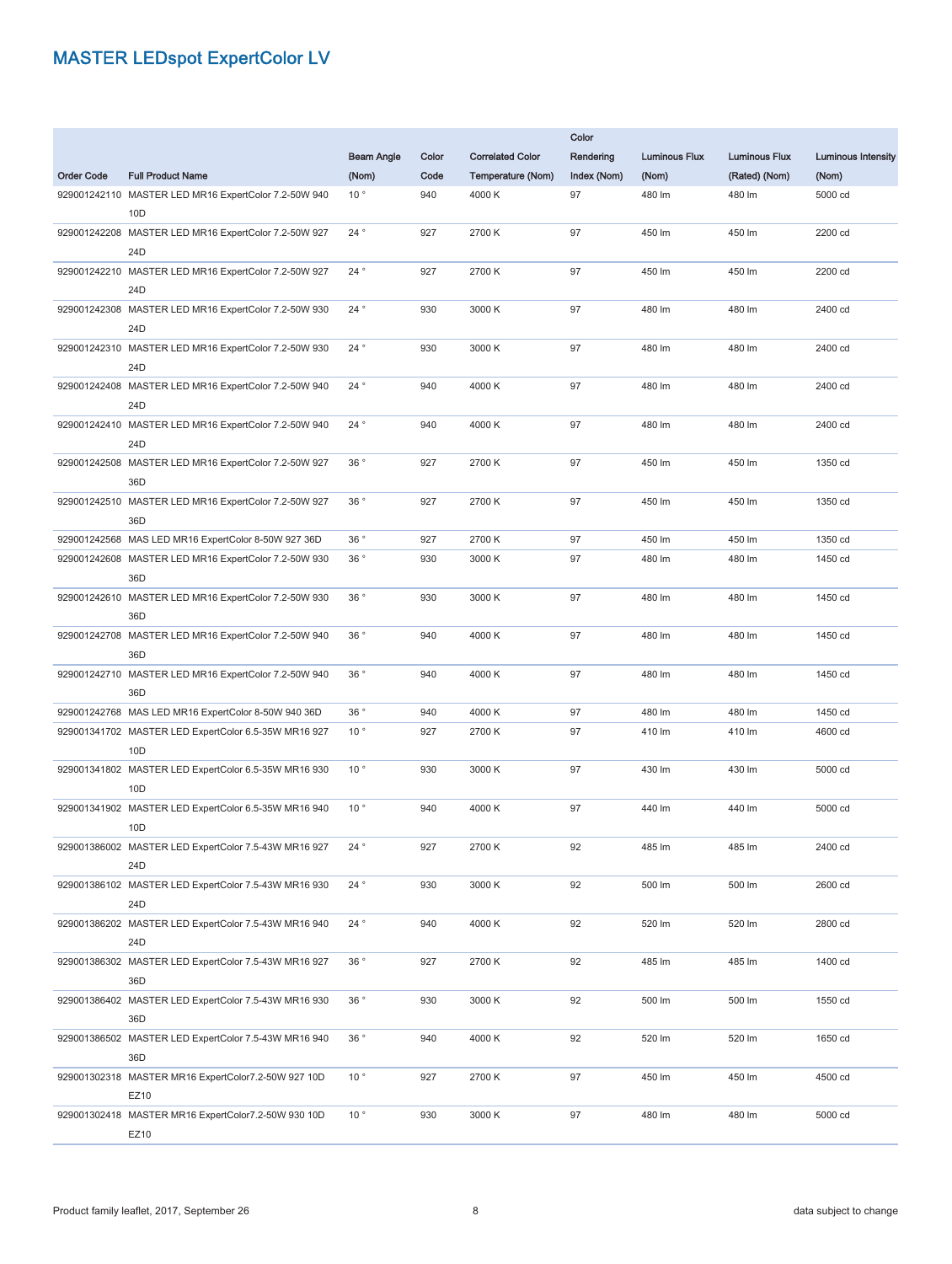|                   |                                                                         |                   |       |                         | Color       |                      |                      |                           |  |  |  |
|-------------------|-------------------------------------------------------------------------|-------------------|-------|-------------------------|-------------|----------------------|----------------------|---------------------------|--|--|--|
|                   |                                                                         | <b>Beam Angle</b> | Color | <b>Correlated Color</b> | Rendering   | <b>Luminous Flux</b> | <b>Luminous Flux</b> | <b>Luminous Intensity</b> |  |  |  |
| <b>Order Code</b> | <b>Full Product Name</b>                                                | (Nom)             | Code  | Temperature (Nom)       | Index (Nom) | (Nom)                | (Rated) (Nom)        | (Nom)                     |  |  |  |
|                   | 929001302518 MASTER MR16 ExpertColor7.2-50W 940 10D<br>EZ10             | 10 <sup>°</sup>   | 940   | 4000 K                  | 97          | 480 lm               | 480 lm               | 5000 cd                   |  |  |  |
|                   | 929001302618 MASTER MR16 ExpertColor7.2-50W 927 24D<br>EZ10             | 24°               | 927   | 2700 K                  | 97          | 450 lm               | 450 lm               | 2200 cd                   |  |  |  |
|                   | 929001302718 MASTER MR16 ExpertColor7.2-50W 930 24D<br>EZ10             | 24°               | 930   | 3000 K                  | 97          | 480 lm               | 480 lm               | 2400 cd                   |  |  |  |
|                   | 929001302818 MASTER MR16 ExpertColor7.2-50W 940 24D<br>EZ10             | 24°               | 940   | 4000 K                  | 97          | 480 lm               | 480 lm               | 2400 cd                   |  |  |  |
|                   | 929001302918 MASTER MR16 ExpertColor7.2-50W 927 36D<br>EZ10             | 36°               | 927   | 2700 K                  | 97          | 450 lm               | 450 lm               | 1350 cd                   |  |  |  |
|                   | 929001303018 MASTER MR16 ExpertColor7.2-50W 930 36D<br>EZ10             | 36 $^{\circ}$     | 930   | 3000 K                  | 97          | 480 lm               | 480 lm               | 1450 cd                   |  |  |  |
|                   | 929001303118 MASTER MR16 ExpertColor7.2-50W 940 36D<br>EZ10             | 36°               | 940   | 4000 K                  | 97          | 480 lm               | 480 lm               | 1450 cd                   |  |  |  |
|                   | 929001341402 MASTER LED ExpertColor 6.5-35W MR16 927<br>60 <sub>D</sub> | 60 $^\circ$       | 927   | 2700 K                  | 97          | 400 lm               | 400 lm               | 410 cd                    |  |  |  |
|                   | 929001341408 MASTER LED MR16 ExpertColor 7.2-50W 927<br>60 <sub>D</sub> | 60°               | 927   | 2700 K                  | 97          | 450 lm               | 450 lm               | 410 cd                    |  |  |  |
|                   | 929001341502 MASTER LED ExpertColor 6.5-35W MR16 930<br>60 <sub>D</sub> | 60°               | 930   | 3000 K                  | 97          | 440 lm               | 440 lm               | 440 cd                    |  |  |  |
|                   | 929001341508 MASTER LED MR16 ExpertColor 7.2-50W 930<br>60 <sub>D</sub> | 60°               | 930   | 3000 K                  | 97          | 480 lm               | 480 lm               | 440 cd                    |  |  |  |
|                   | 929001341602 MASTER LED ExpertColor 6.5-35W MR16 940<br>60 <sub>D</sub> | 60°               | 940   | 4000 K                  | 97          | 440 lm               | 440 lm               | 440 cd                    |  |  |  |
|                   | 929001341608 MASTER LED MR16 ExpertColor 7.2-50W 940<br>60 <sub>D</sub> | 60°               | 940   | 4000 K                  | 97          | 480 lm               | 480 lm               | 440 cd                    |  |  |  |
|                   | 929001342002 MASTER LED ExpertColor 6.5-35W MR16 927<br>24D             | 24 $^{\circ}$     | 927   | 2700 K                  | 97          | 420 lm               | 420 lm               | 2200 cd                   |  |  |  |
|                   | 929001342102 MASTER LED ExpertColor 6.5-35W MR16 930<br>24 <sub>D</sub> | $24^{\circ}$      | 930   | 3000 K                  | 97          | 440 lm               | 440 lm               | 2350 cd                   |  |  |  |
|                   | 929001342202 MASTER LED ExpertColor 6.5-35W MR16 940<br>24 <sub>D</sub> | 24°               | 940   | 4000 K                  | 97          | 460 lm               | 460 lm               | 2350 cd                   |  |  |  |
|                   | 929001342302 MASTER LED ExpertColor 6.5-35W MR16 927<br>36D             | 36°               | 927   | 2700 K                  | 97          | 420 lm               | 420 lm               | 1300 cd                   |  |  |  |
|                   | 929001342402 MASTER LED ExpertColor 6.5-35W MR16 930<br>36D             | 36°               | 930   | 3000 K                  | 97          | 440 lm               | 440 lm               | 1400 cd                   |  |  |  |
|                   | 929001342502 MASTER LED ExpertColor 6.5-35W MR16 940<br>36D             | 36°               | 940   | 4000 K                  | 97          | 460 lm               | 460 lm               | 1400 cd                   |  |  |  |

#### Light Technical (2/2)

| <b>Order Code</b> | <b>Full Product Name</b>                    | Rated Beam Angle | Order Code   | <b>Full Product Name</b>                    | <b>Rated Beam Angle</b> |
|-------------------|---------------------------------------------|------------------|--------------|---------------------------------------------|-------------------------|
| 929001241908      | MASTER LED MR16 ExpertColor 7.2-50W 927 10D | $10^{\circ}$     | 929001242308 | MASTER LED MR16 ExpertColor 7.2-50W 930 24D | $24^{\circ}$            |
| 929001241910      | MASTER LED MR16 ExpertColor 7.2-50W 927 10D | 10 <sup>°</sup>  | 929001242310 | MASTER LED MR16 ExpertColor 7.2-50W 930 24D | 24 <sup>°</sup>         |
| 929001242008      | MASTER LED MR16 ExpertColor 7.2-50W 930 10D | $10^{\circ}$     | 929001242408 | MASTER LED MR16 ExpertColor 7.2-50W 940 24D | 24 <sup>°</sup>         |
| 929001242010      | MASTER LED MR16 ExpertColor 7.2-50W 930 10D | 10 <sup>°</sup>  | 929001242410 | MASTER LED MR16 ExpertColor 7.2-50W 940 24D | 24 <sup>°</sup>         |
| 929001242108      | MASTER LED MR16 ExpertColor 7.2-50W 940 10D | 10 <sup>°</sup>  | 929001242508 | MASTER LED MR16 ExpertColor 7.2-50W 927 36D | 36 <sup>°</sup>         |
| 929001242110      | MASTER LED MR16 ExpertColor 7.2-50W 940 10D | 10 <sup>°</sup>  | 929001242510 | MASTER LED MR16 ExpertColor 7.2-50W 927 36D | 36°                     |
| 929001242208      | MASTER LED MR16 ExpertColor 7.2-50W 927 24D | $24^{\circ}$     | 929001242568 | MAS LED MR16 ExpertColor 8-50W 927 36D      | 36 <sup>°</sup>         |
| 929001242210      | MASTER LED MR16 ExpertColor 7.2-50W 927 24D | 24°              | 929001242608 | MASTER LED MR16 ExpertColor 7.2-50W 930 36D | 36 <sup>°</sup>         |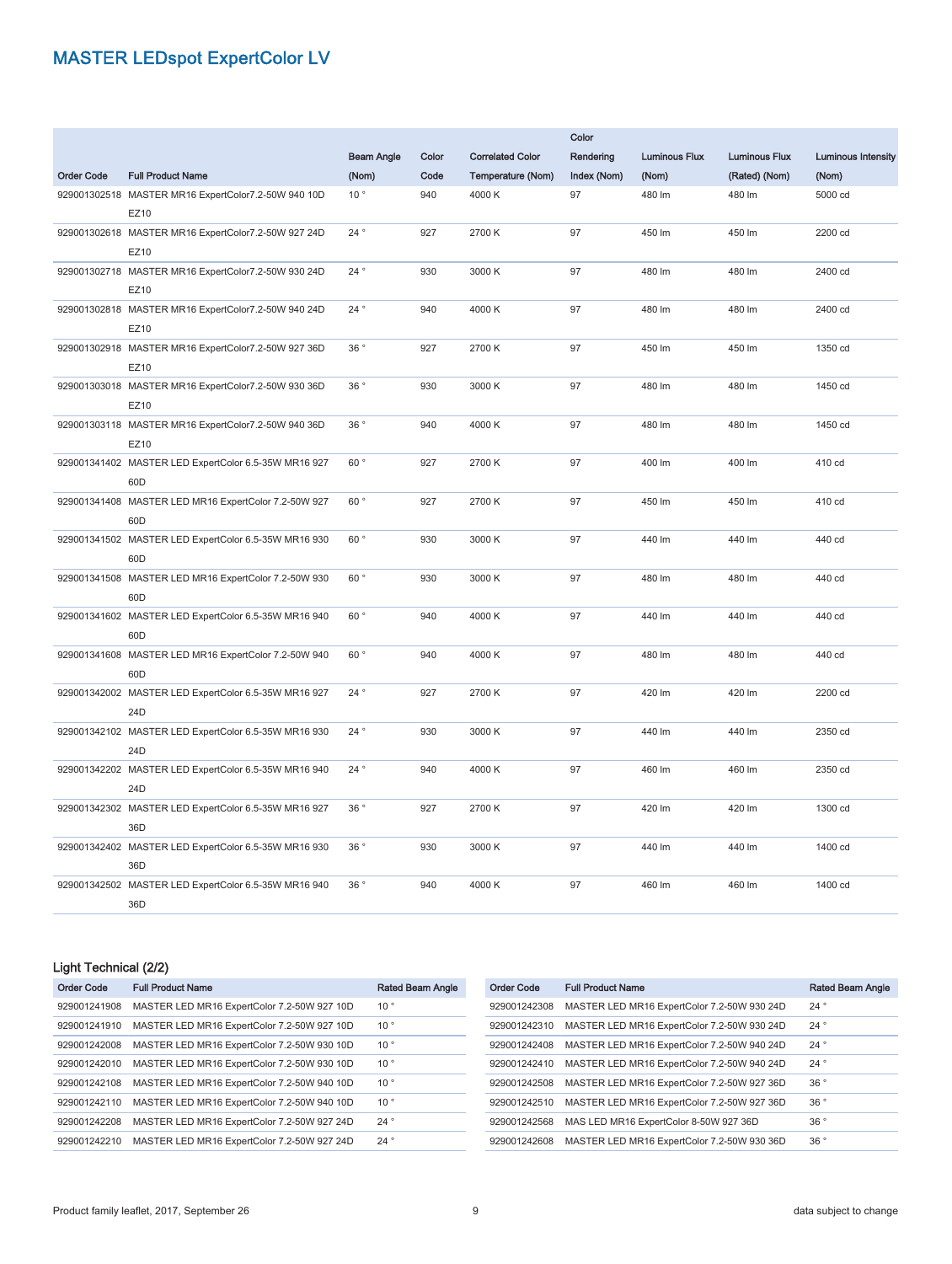| <b>Order Code</b> | <b>Full Product Name</b>                    | Rated Beam Angle |
|-------------------|---------------------------------------------|------------------|
| 929001242610      | MASTER LED MR16 ExpertColor 7.2-50W 930 36D | 36°              |
| 929001242708      | MASTER LED MR16 ExpertColor 7.2-50W 940 36D | 36°              |
| 929001242710      | MASTER LED MR16 ExpertColor 7.2-50W 940 36D | 36°              |
| 929001242768      | MAS LED MR16 ExpertColor 8-50W 940 36D      | 36°              |
| 929001341702      | MASTER LED ExpertColor 6.5-35W MR16 927 10D | $10^{\circ}$     |
| 929001341802      | MASTER LED ExpertColor 6.5-35W MR16 930 10D | 10 <sup>°</sup>  |
| 929001341902      | MASTER LED ExpertColor 6.5-35W MR16 940 10D | $10^{\circ}$     |
| 929001386002      | MASTER LED ExpertColor 7.5-43W MR16 927 24D | 24°              |
| 929001386102      | MASTER LED ExpertColor 7.5-43W MR16 930 24D | $24^{\circ}$     |
| 929001386202      | MASTER LED ExpertColor 7.5-43W MR16 940 24D | 24°              |
| 929001386302      | MASTER LED ExpertColor 7.5-43W MR16 927 36D | 36°              |
| 929001386402      | MASTER LED ExpertColor 7.5-43W MR16 930 36D | 36°              |
| 929001386502      | MASTER LED ExpertColor 7.5-43W MR16 940 36D | 36°              |
| 929001302318      | MASTER MR16 ExpertColor7.2-50W 927 10D EZ10 | $10^{\circ}$     |
| 929001302418      | MASTER MR16 ExpertColor7.2-50W 930 10D EZ10 | 10 <sup>°</sup>  |
| 929001302518      | MASTER MR16 ExpertColor7.2-50W 940 10D EZ10 | 10 <sup>°</sup>  |
| 929001302618      | MASTER MR16 ExpertColor7.2-50W 927 24D EZ10 | 24°              |

| <b>Order Code</b> | <b>Full Product Name</b>                    | Rated Beam Angle |
|-------------------|---------------------------------------------|------------------|
| 929001302718      | MASTER MR16 ExpertColor7.2-50W 930 24D EZ10 | $24^{\circ}$     |
| 929001302818      | MASTER MR16 ExpertColor7.2-50W 940 24D EZ10 | 24°              |
| 929001302918      | MASTER MR16 ExpertColor7.2-50W 927 36D EZ10 | 36°              |
| 929001303018      | MASTER MR16 ExpertColor7.2-50W 930 36D EZ10 | 36°              |
| 929001303118      | MASTER MR16 ExpertColor7.2-50W 940 36D EZ10 | 36°              |
| 929001341402      | MASTER LED ExpertColor 6.5-35W MR16 927 60D | 60°              |
| 929001341408      | MASTER LED MR16 ExpertColor 7.2-50W 927 60D | 60°              |
| 929001341502      | MASTER LED ExpertColor 6.5-35W MR16 930 60D | 60°              |
| 929001341508      | MASTER LED MR16 ExpertColor 7.2-50W 930 60D | 60°              |
| 929001341602      | MASTER LED ExpertColor 6.5-35W MR16 940 60D | $60^{\circ}$     |
| 929001341608      | MASTER LED MR16 ExpertColor 7.2-50W 940 60D | $60^{\circ}$     |
| 929001342002      | MASTER LED ExpertColor 6.5-35W MR16 927 24D | $24^{\circ}$     |
| 929001342102      | MASTER LED ExpertColor 6.5-35W MR16 930 24D | 24°              |
| 929001342202      | MASTER LED ExpertColor 6.5-35W MR16 940 24D | $24^{\circ}$     |
| 929001342302      | MASTER LED ExpertColor 6.5-35W MR16 927 36D | 36°              |
| 929001342402      | MASTER LED ExpertColor 6.5-35W MR16 930 36D | 36°              |
| 929001342502      | MASTER LED ExpertColor 6.5-35W MR16 940 36D | 36°              |

## Temperature<br>Cada Full Praduct Na

| <b>Order Code</b> | <b>Full Product Name</b>                                 | T-Case Maximum (Nom) |
|-------------------|----------------------------------------------------------|----------------------|
|                   | 929001241908 MASTER LED MR16 ExpertColor 7.2-50W 927 10D | 92 °C                |
|                   | 929001241910 MASTER LED MR16 ExpertColor 7.2-50W 927 10D | 92 °C                |
|                   | 929001242008 MASTER LED MR16 ExpertColor 7.2-50W 930 10D | 92 °C                |
|                   | 929001242010 MASTER LED MR16 ExpertColor 7.2-50W 930 10D | 92 °C                |
|                   | 929001242108 MASTER LED MR16 ExpertColor 7.2-50W 940 10D | 92 °C                |
|                   | 929001242110 MASTER LED MR16 ExpertColor 7.2-50W 940 10D | 92 °C                |
|                   | 929001242208 MASTER LED MR16 ExpertColor 7.2-50W 927 24D | 92 °C                |
|                   | 929001242210 MASTER LED MR16 ExpertColor 7.2-50W 927 24D | 92 °C                |
|                   | 929001242308 MASTER LED MR16 ExpertColor 7.2-50W 930 24D | 92 °C                |
|                   | 929001242310 MASTER LED MR16 ExpertColor 7.2-50W 930 24D | 92 °C                |
|                   | 929001242408 MASTER LED MR16 ExpertColor 7.2-50W 940 24D | 92 °C                |
|                   | 929001242410 MASTER LED MR16 ExpertColor 7.2-50W 940 24D | 92 °C                |
|                   | 929001242508 MASTER LED MR16 ExpertColor 7.2-50W 927 36D | 92 °C                |
|                   | 929001242510 MASTER LED MR16 ExpertColor 7.2-50W 927 36D | 92 °C                |
|                   | 929001242568 MAS LED MR16 ExpertColor 8-50W 927 36D      | 92 °C                |
|                   | 929001242608 MASTER LED MR16 ExpertColor 7.2-50W 930 36D | 92 °C                |
|                   | 929001242610 MASTER LED MR16 ExpertColor 7.2-50W 930 36D | 92 °C                |
|                   | 929001242708 MASTER LED MR16 ExpertColor 7.2-50W 940 36D | 92 °C                |
|                   | 929001242710 MASTER LED MR16 ExpertColor 7.2-50W 940 36D | 92 °C                |
|                   | 929001242768 MAS LED MR16 ExpertColor 8-50W 940 36D      | 92 °C                |
|                   | 929001341702 MASTER LED ExpertColor 6.5-35W MR16 927 10D | 90 °C                |
|                   | 929001341802 MASTER LED ExpertColor 6.5-35W MR16 930 10D | 90 °C                |
|                   | 929001341902 MASTER LED ExpertColor 6.5-35W MR16 940 10D | 90 °C                |
|                   | 929001386002 MASTER LED ExpertColor 7.5-43W MR16 927 24D | 93 °C                |
|                   | 929001386102 MASTER LED ExpertColor 7.5-43W MR16 930 24D | 93 °C                |

| Order Code | <b>Full Product Name</b>                                 | T-Case Maximum (Nom) |
|------------|----------------------------------------------------------|----------------------|
|            | 929001386202 MASTER LED ExpertColor 7.5-43W MR16 940 24D | 93 °C                |
|            | 929001386302 MASTER LED ExpertColor 7.5-43W MR16 927 36D | 93 °C                |
|            | 929001386402 MASTER LED ExpertColor 7.5-43W MR16 930 36D | 93 °C                |
|            | 929001386502 MASTER LED ExpertColor 7.5-43W MR16 940 36D | 93 °C                |
|            | 929001302318 MASTER MR16 ExpertColor7.2-50W 927 10D EZ10 | 92 °C                |
|            | 929001302418 MASTER MR16 ExpertColor7.2-50W 930 10D EZ10 | 92 °C                |
|            | 929001302518 MASTER MR16 ExpertColor7.2-50W 940 10D EZ10 | 92 °C                |
|            | 929001302618 MASTER MR16 ExpertColor7.2-50W 927 24D EZ10 | 92 °C                |
|            | 929001302718 MASTER MR16 ExpertColor7.2-50W 930 24D EZ10 | 92 °C                |
|            | 929001302818 MASTER MR16 ExpertColor7.2-50W 940 24D EZ10 | 92 °C                |
|            | 929001302918 MASTER MR16 ExpertColor7.2-50W 927 36D EZ10 | 92 °C                |
|            | 929001303018 MASTER MR16 ExpertColor7.2-50W 930 36D EZ10 | 92 °C                |
|            | 929001303118 MASTER MR16 ExpertColor7.2-50W 940 36D EZ10 | 92 °C                |
|            | 929001341402 MASTER LED ExpertColor 6.5-35W MR16 927 60D | 90 °C                |
|            | 929001341408 MASTER LED MR16 ExpertColor 7.2-50W 927 60D | 92 °C                |
|            | 929001341502 MASTER LED ExpertColor 6.5-35W MR16 930 60D | 90 °C                |
|            | 929001341508 MASTER LED MR16 ExpertColor 7.2-50W 930 60D | 92 °C                |
|            | 929001341602 MASTER LED ExpertColor 6.5-35W MR16 940 60D | 90 °C                |
|            | 929001341608 MASTER LED MR16 ExpertColor 7.2-50W 940 60D | 92 °C                |
|            | 929001342002 MASTER LED ExpertColor 6.5-35W MR16 927 24D | 90 °C                |
|            | 929001342102 MASTER LED ExpertColor 6.5-35W MR16 930 24D | 90 °C                |
|            | 929001342202 MASTER LED ExpertColor 6.5-35W MR16 940 24D | 90 °C                |
|            | 929001342302 MASTER LED ExpertColor 6.5-35W MR16 927 36D | 90 °C                |
|            | 929001342402 MASTER LED ExpertColor 6.5-35W MR16 930 36D | 90 °C                |
|            | 929001342502 MASTER LED ExpertColor 6.5-35W MR16 940 36D | 90 °C                |
|            |                                                          |                      |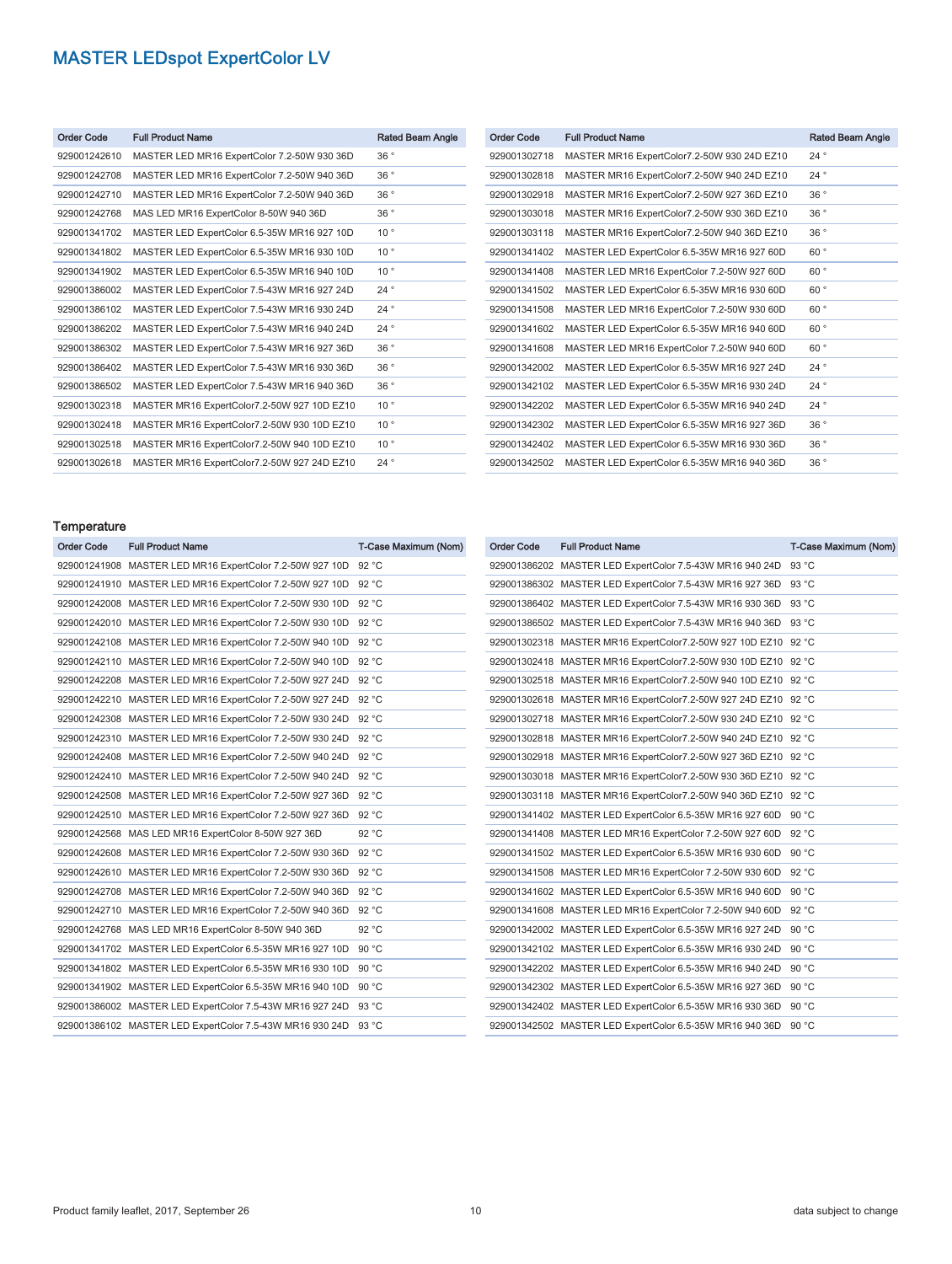#### Light Distribution Diagrams









Master LEDspot ExpertColor LV 50W EZ10 927 10D









Master LEDspot ExpertColor LV 50W EZ10 930 10D









Master LEDspot ExpertColor LV 50W EZ10 940 10D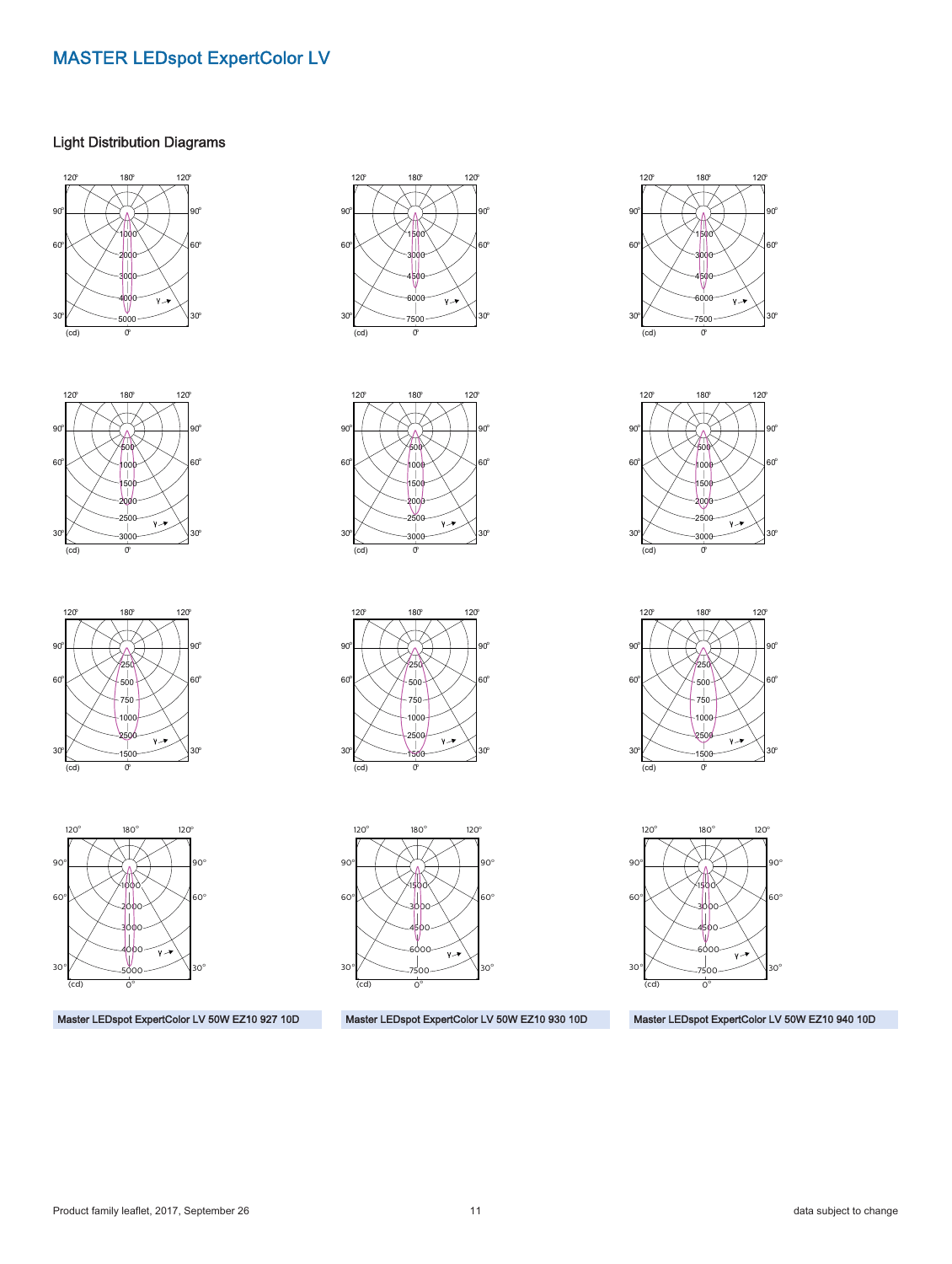#### Light Distribution Diagrams



Master LEDspot ExpertColor LV 50W EZ10 927 24D



Master LEDspot ExpertColor LV 50W EZ10 927 36D



Master LEDspot ExpertColor LV 50W GU5.3 927 60D



LEDSpot MR16 7W 927 430lm 10D



Master LEDspot ExpertColor LV 50W EZ10 930 24D



Master LEDspot ExpertColor LV 50W EZ10 930 36D



Master LEDspot ExpertColor LV 50W GU5.3 930 60D



LEDSpots MR16 7W 930 460lm 10D



#### Master LEDspot ExpertColor LV 50W EZ10 940 24D



Master LEDspot ExpertColor LV 50W EZ10 940 36D



Master LEDspot ExpertColor LV 50W GU5.3 940 60D



LEDSpots MR16 7W 940 460lm 10D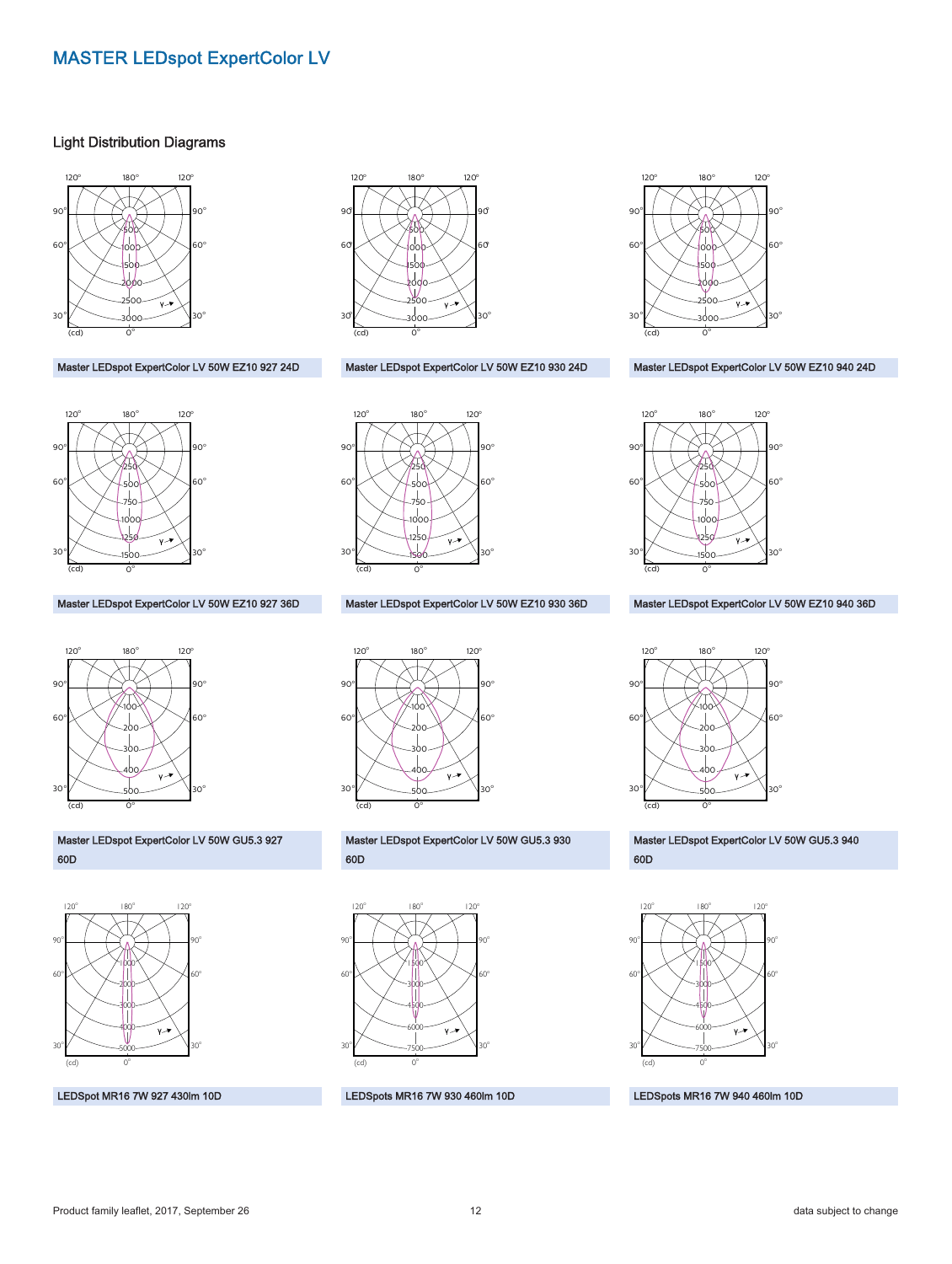#### Light Distribution Diagrams



#### LEDSpots MR16 7W 927 430lm 25D



#### LEDSpots MR16 7W 927 430lm 35D



#### MAS LEDspotLV 43W GU5-3 927 24D MR16



#### MAS LEDspotLV 43W GU5-3 927 36D MR16



#### LEDSpots MR16 7W 930 460lm 25D



#### LEDSpots MR16 7W 930 460lm 35D



#### MAS LEDspotLV 43W GU5-3 930 24D MR16



#### MAS LEDspotLV 43W GU5-3 930 36D MR16



#### LEDSpots MR16 7W 940 460lm 25D



#### LEDSpots MR16 7W 940 460lm 35D



#### MAS LEDspotLV 43W GU5-3 940 24D MR16



MAS LEDspotLV 43W GU5-3 940 36D MR16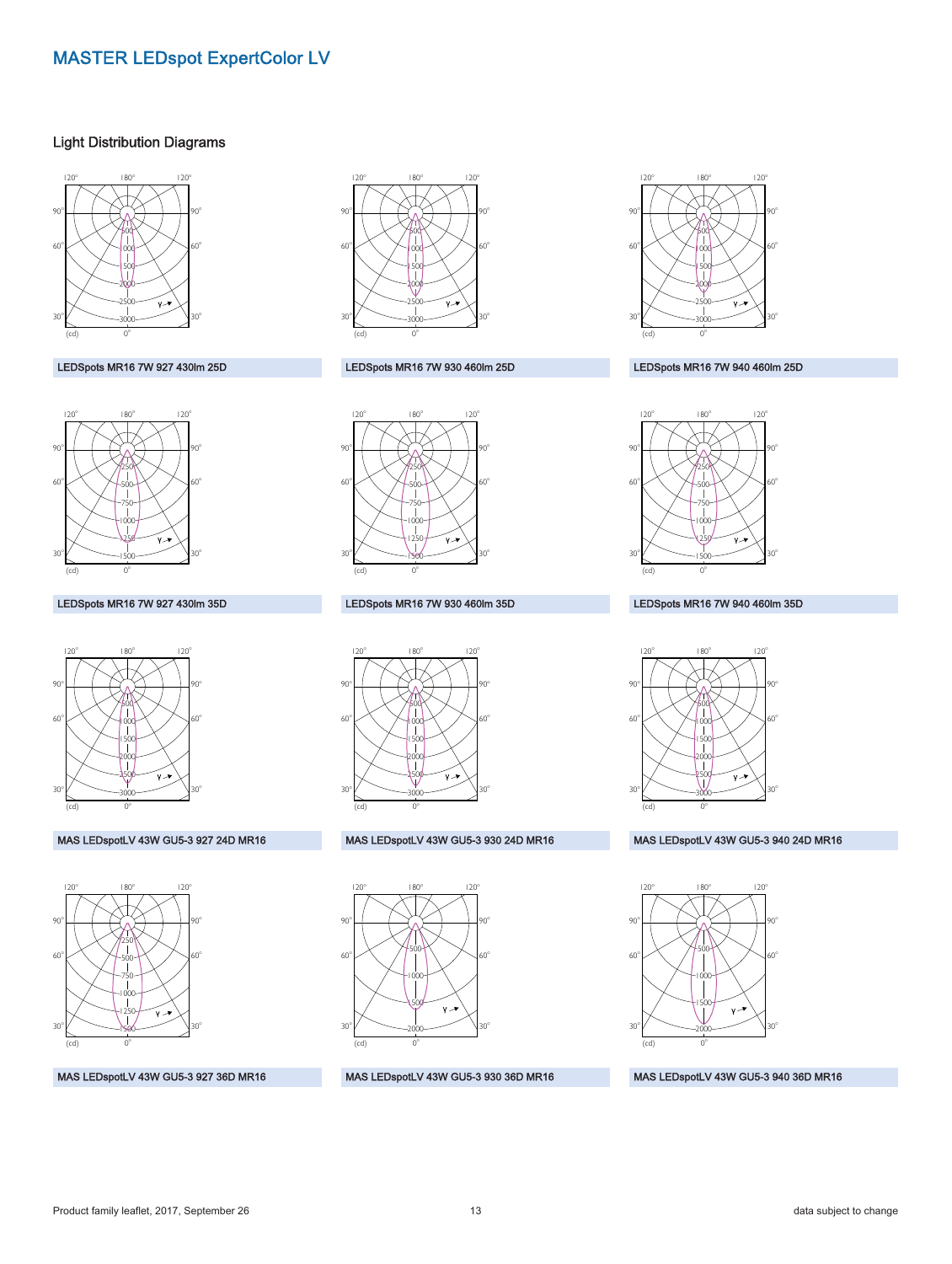#### Accent Diagrams























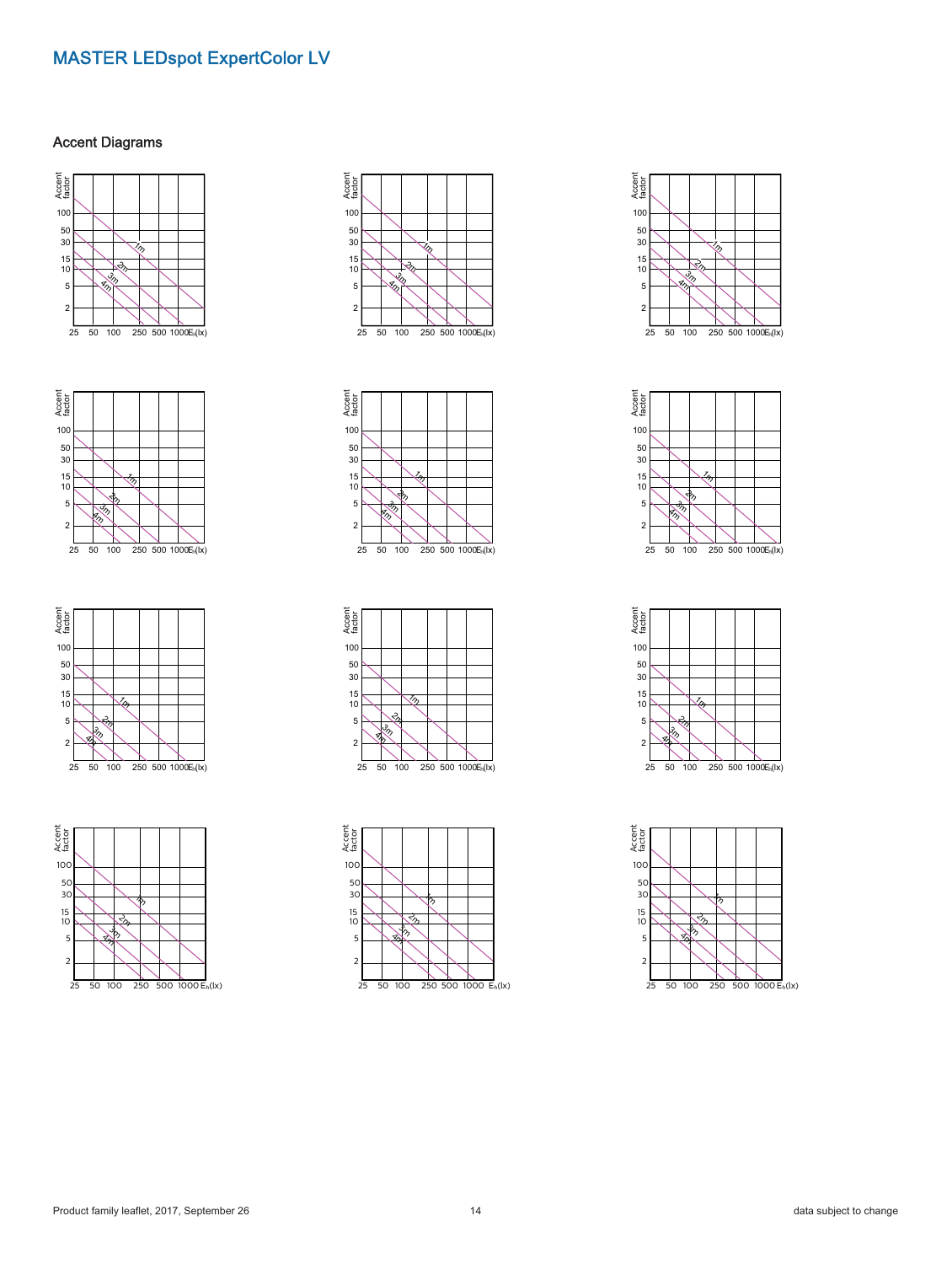#### Accent Diagrams























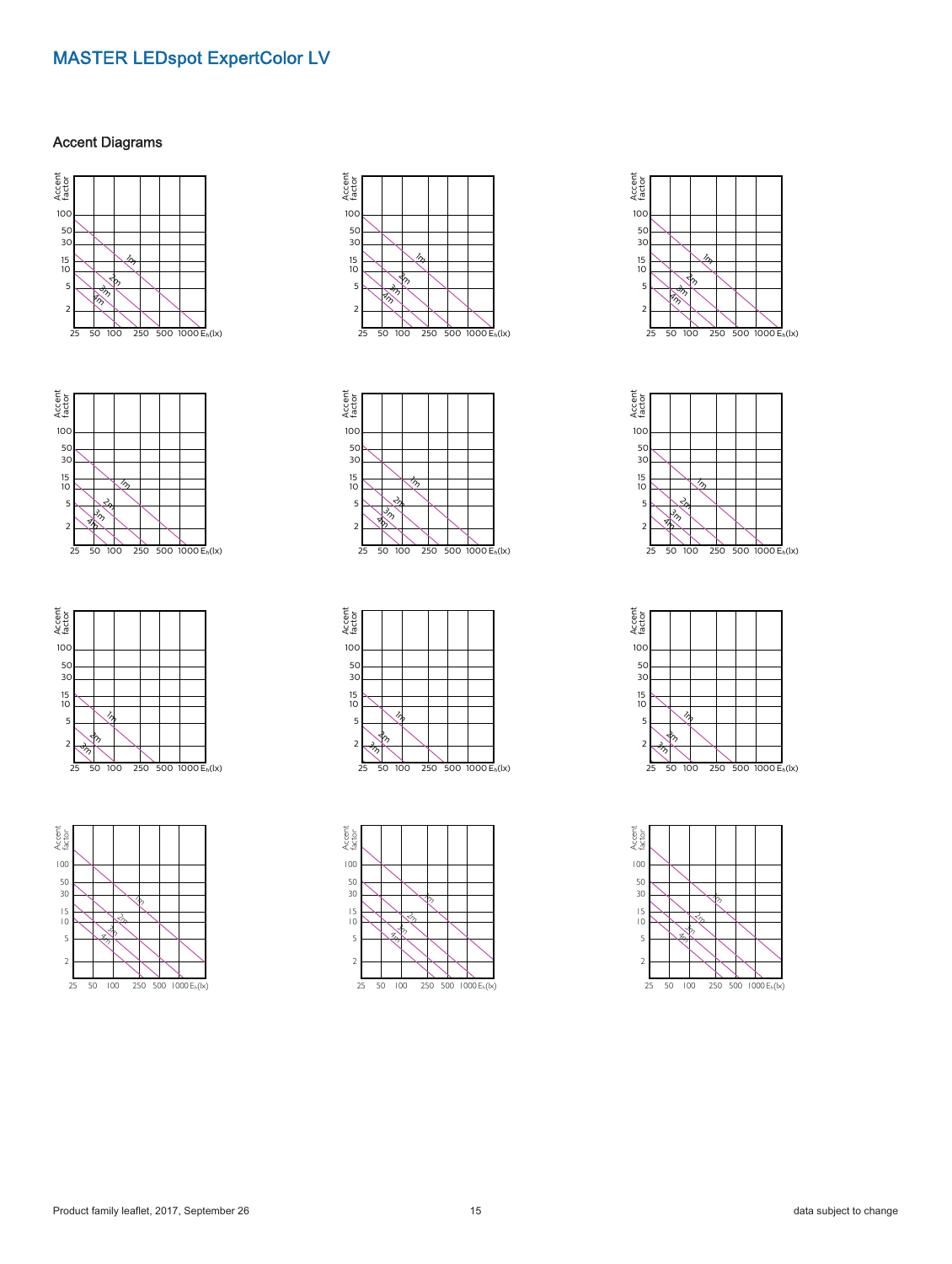#### Accent Diagrams



















|      |     |     | $1/2$ <sub>max</sub> - $2 \times 11^{\circ}$ | h          | $E_0$   |               | d(m) |                      |          |
|------|-----|-----|----------------------------------------------|------------|---------|---------------|------|----------------------|----------|
| h(m) |     |     |                                              |            | (m)     | $( x\rangle)$ | VBA  | $l_2$ <sub>max</sub> | $1/2E_0$ |
| 1.0  |     |     |                                              |            | 1.0     | 2945          |      | 0.39                 | 0.35     |
|      |     |     |                                              |            | 1.5     | 1309          |      | 0.58                 | 0.53     |
| 2.0  |     |     |                                              |            | 2.0     | 736           |      | 0.78                 | 0.71     |
|      |     |     |                                              |            | 25      | 471           |      | 0.97                 | 0.88     |
| 3.0  |     |     |                                              |            | 3.0     | 327           |      | 1.17                 | 1.06     |
|      |     |     |                                              |            | 3.5     | 240           |      | 1.36                 | 1.23     |
| 4.0  |     |     |                                              |            | 4.0     | 184           |      | 1.56                 | .4       |
| 5.0  |     |     |                                              |            | 4.5     | 145           |      | 1.75                 | 1.59     |
| 3.0  | 2.0 | 1.0 | 0.0                                          | 2.0<br>1.0 | 3.0 (m) |               |      |                      |          |

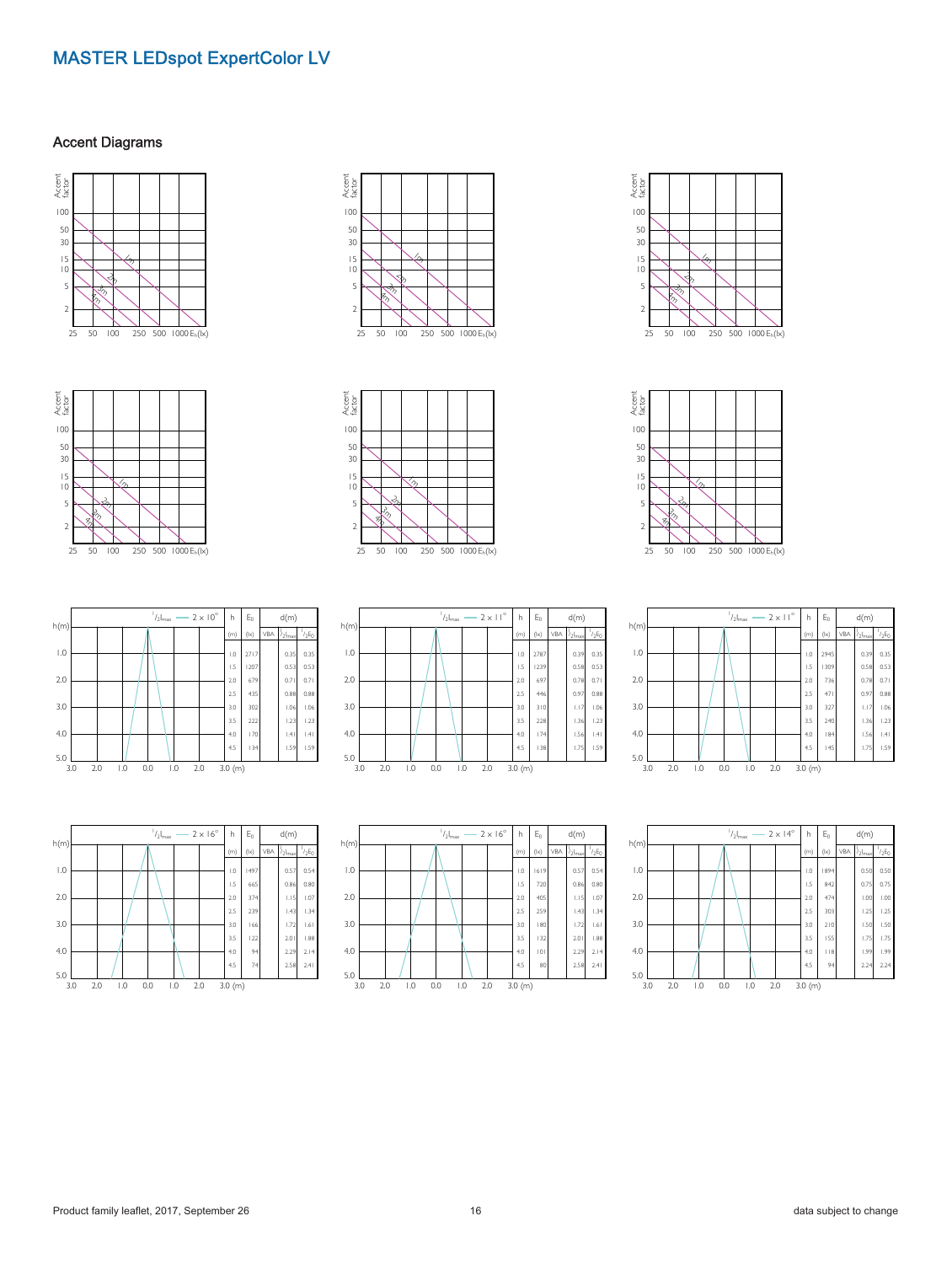#### Beam Diagrams

|      |                |     |     |     |     | VBA - $2 \times 10^{\circ}$ $\frac{1}{2}$ <sub>max</sub> - $2 \times 6^{\circ}$   h   E <sub>0</sub> |            |              | d(m) |                                            |      |                |     |     |     |     | VBA - $2 \times 10^{\circ}$ $\frac{1}{2} l_{\text{max}}$ - $2 \times 6^{\circ}$ h |            |
|------|----------------|-----|-----|-----|-----|------------------------------------------------------------------------------------------------------|------------|--------------|------|--------------------------------------------|------|----------------|-----|-----|-----|-----|-----------------------------------------------------------------------------------|------------|
| h(m) | K <sub>1</sub> |     |     |     |     |                                                                                                      | (m)        | $( x\rangle$ |      | $VBA$ $ ^{1}_{/2}I_{max}$ $ ^{1}_{/2}E_0 $ | h(m) | K <sub>1</sub> |     |     |     |     |                                                                                   | (m         |
| 1.0  |                |     |     |     |     |                                                                                                      |            |              |      | 1.0 4717 0.35 0.21 0.21                    | 1.0  |                |     |     |     |     |                                                                                   | 1.1        |
|      |                |     |     |     |     |                                                                                                      |            |              |      | 1.5 2097 0.53 0.32 0.32                    |      |                |     |     |     |     |                                                                                   | 1.5        |
| 2.0  |                |     |     |     |     |                                                                                                      |            |              |      | 2.0 1179 0.71 0.42 0.42                    | 2.0  |                |     |     |     |     |                                                                                   | 2.1        |
|      |                |     |     |     |     |                                                                                                      | 2.5        |              |      | 755 0.88 0.53 0.53                         |      |                |     |     |     |     |                                                                                   | 2.5        |
| 3.0  |                |     |     |     |     |                                                                                                      | 3.0        |              |      | 524 1.06 0.63 0.63                         | 3.0  |                |     |     |     |     |                                                                                   | 3.1        |
|      |                |     |     |     |     |                                                                                                      | 3.5        |              |      | 385 1.23 0.74 0.74                         |      |                |     |     |     |     |                                                                                   | 3.5        |
| 4.0  |                |     |     |     |     |                                                                                                      | 4.0<br>4.5 |              |      | 295 1.41 0.84 0.84<br>233 1.59 0.95 0.95   | 4.0  |                |     |     |     |     |                                                                                   | 4.1<br>4.5 |
| 5.0  |                |     |     |     |     |                                                                                                      |            |              |      |                                            | 5.0  |                |     |     |     |     |                                                                                   |            |
|      | 3.0            | 2.0 | 1.0 | 0.0 | 1.0 | 2.0                                                                                                  | 3.0(m)     |              |      |                                            |      | 3.0            | 2.0 | 1.0 | 0.0 | 1.0 | 2.0                                                                               | 3.0        |



|      | $^{1}/_{2}I_{max}$ – 2 x 6 <sup>o</sup><br>$VBA$ - 2 x 10 $^{\circ}$ |     |     |     |     |     |  | h      | $E_0$ | d(m) |                                              |      |
|------|----------------------------------------------------------------------|-----|-----|-----|-----|-----|--|--------|-------|------|----------------------------------------------|------|
| h(m) | K <sub>1</sub>                                                       |     |     |     |     |     |  | (m)    | ( x)  |      | VBA $1/2$ <sub>max</sub> $1/2$ <sub>E0</sub> |      |
| 1.0  |                                                                      |     |     |     |     |     |  | 1.0    | 5370  | 0.35 | 0.21                                         | 0.21 |
|      |                                                                      |     |     |     |     |     |  | 1.5    | 2387  | 0.53 | 0.32                                         | 0.32 |
| 2.0  |                                                                      |     |     |     |     |     |  | 2.0    | 1343  | 0.71 | 0.42                                         | 0.42 |
|      |                                                                      |     |     |     |     |     |  | 2.5    | 859   | 0.88 | 0.53                                         | 0.53 |
| 3.0  |                                                                      |     |     |     |     |     |  | 3.0    | 597   | 1.06 | 0.63                                         | 0.63 |
|      |                                                                      |     |     |     |     |     |  | 3.5    | 438   | 1.23 | 0.74                                         | 0.74 |
| 4.0  |                                                                      |     |     |     |     |     |  | 4.0    | 336   | 1.41 | 0.84                                         | 0.84 |
| 5.0  |                                                                      |     |     |     |     |     |  | 4.5    | 265   | 1.59 | 0.95                                         | 0.95 |
|      | 3.0                                                                  | 2.0 | 1.0 | 0.0 | 1.0 | 2.0 |  | 3.0(m) |       |      |                                              |      |

 $VBA$   $-$  2 x 24°  $\frac{1}{2}$ <sub>max</sub>  $-$  2 x 11° | h | E<sub>0</sub> | d(m) | | | VBA  $-$  2 x 24°  $\frac{1}{2}$ <sub>max</sub>  $-$  2 x 11° | h h(m)  $(kx)$  VBA /2Imax 1 /2E0  $E_0$  d(m) K1 1.0 2.0 3.0  $4.0$  $5.0$   $3.0$ 3.0 2.0 1.0 0.0 1.0 2.0 3.0 (m) 1.0 2099 0.89 1.5 933 1.34 2.0 525 1.78 2.5 336 2.23 3.0 233 2.67 3.5 171 3.12 4.0 131 3.56 4.5  $10444$ 0.39  $|_{0.58}$ 0.78 0.97 1.17 1.36  $1.56$ 1.75 0.39 0.58 0.78 0.97 1.17 1.36  $1.56$ 1.75









3.0 2.0 1.0 0.0 1.0 2.0 3.0 (m)

4.5 233 1.59 0.95 0.95

 $5.0$   $3.0$ 

#### h(m)  $($ w) VBA  $1/21n$ 1  $/2E_0$  $E_0$  d(m) K1 1.0 2.0 3.0 4.0  $5.0$   $3.0$ 3.0 2.0 1.0 0.0 1.0 2.0 3.0 (m) 1.0 1489 1.45 1.5 662 2.18 2.0 372 2.91 2.5 238 3.63 3.0 165 4.36 3.5 122 5.09 4.0 93 5.81 4.5 74 6.54 0.54 0.80 1.07 1.34 1.61 1.88  $2.14$ 2.41  $0.5$ 0.75 1.00 1.25 1.50 1.75 1.99 2.24







Product family leaflet, 2017, September 26 17 17 19 17 17 19 17 data subject to change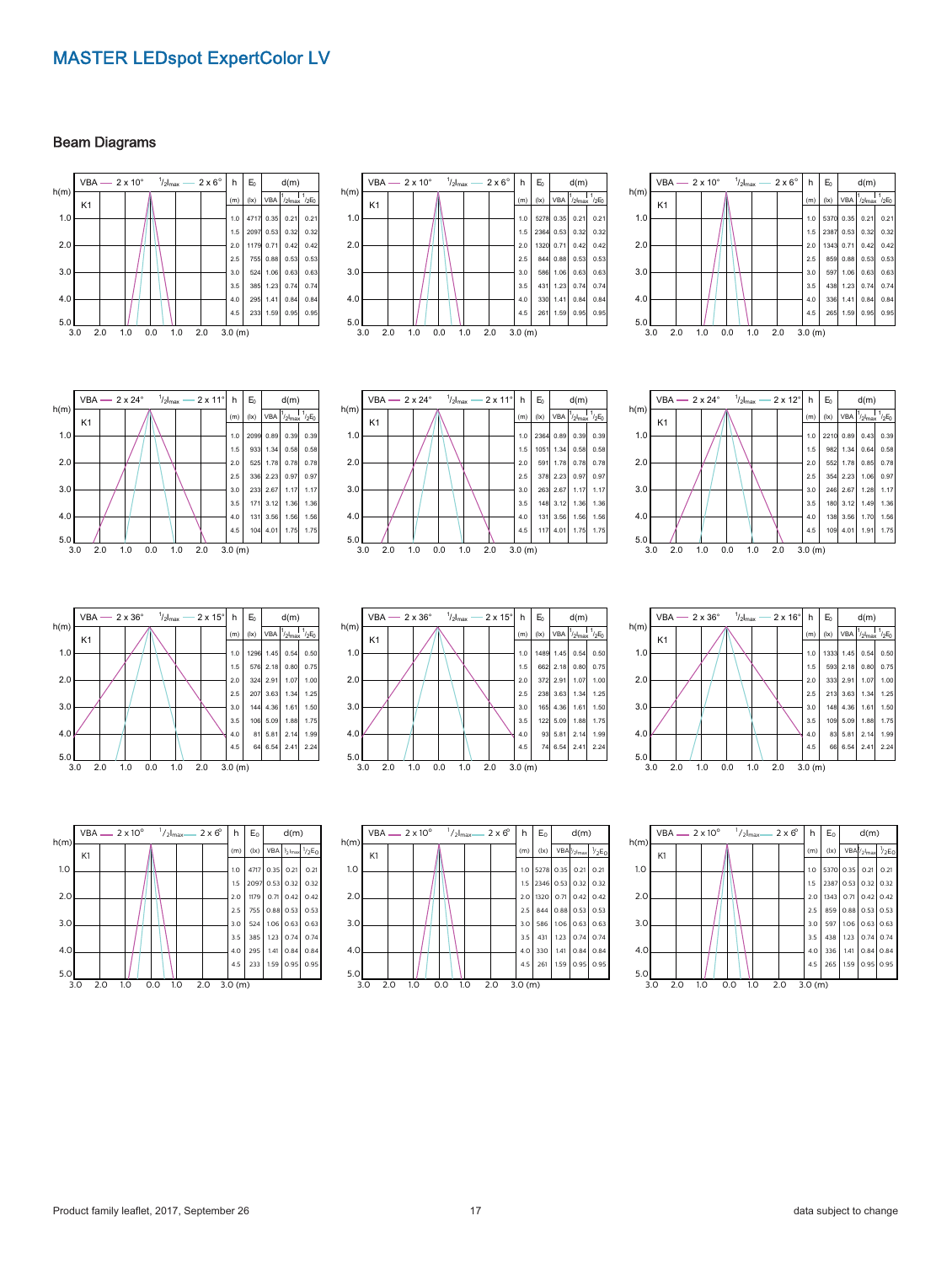#### Beam Diagrams

















 $5.0$   $L_{3.0}$ 3.0 2.0 1.0 0.0 1.0 2.0 3.0 (m)





h(m)  $(x)$  VBA /2Imax  $1/2E_0$  $E_0$  d(m) K1 1.0  $2.0$ 3.0 4.0  $5.0$ 3.0 2.0 1.0 0.0 1.0 2.0 3.0 (m) 1.0 444 3.46 1.25 0.93 1.5 197 5.20 1.87 1.40 2.0 111 6.93 2.50 1.87 2.5 71 8.66 3.12 2.33 3.0 49 10.39 3.75 2.80 3.5 36 12.12 4.37 3.26 4.0 28 13.86 5.00 3.73 4.5 22 15.59 5.62 4.20  $2 \times 32^{\circ}$  $VBA$  2 x 60<sup>o</sup>  $1/2$ <sub>max</sub>



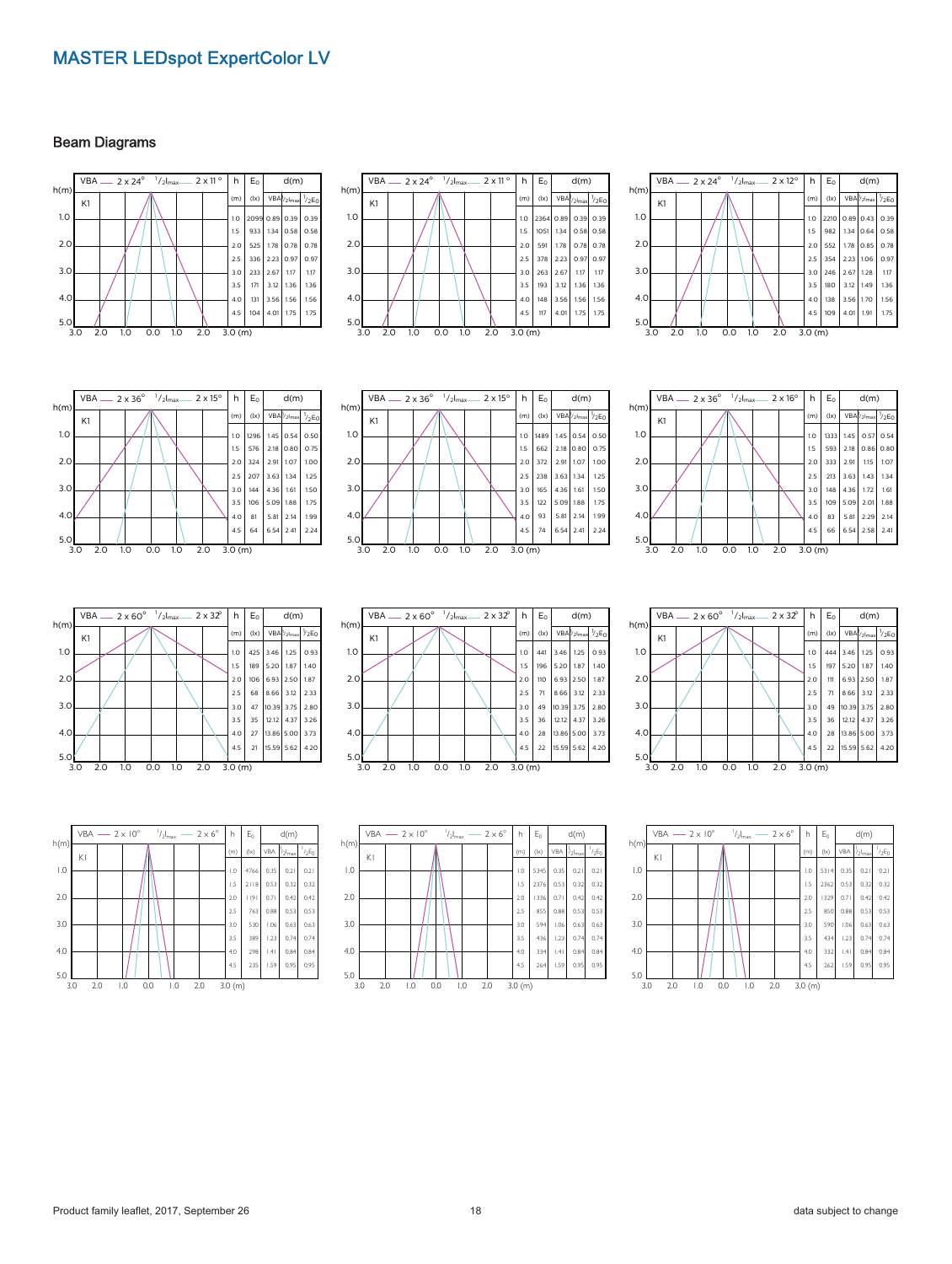#### Beam Diagrams



























 $\frac{5.0}{3.0}$ 3.0 2.0 1.0 0.0 1.0 2.0 3.0 (m)